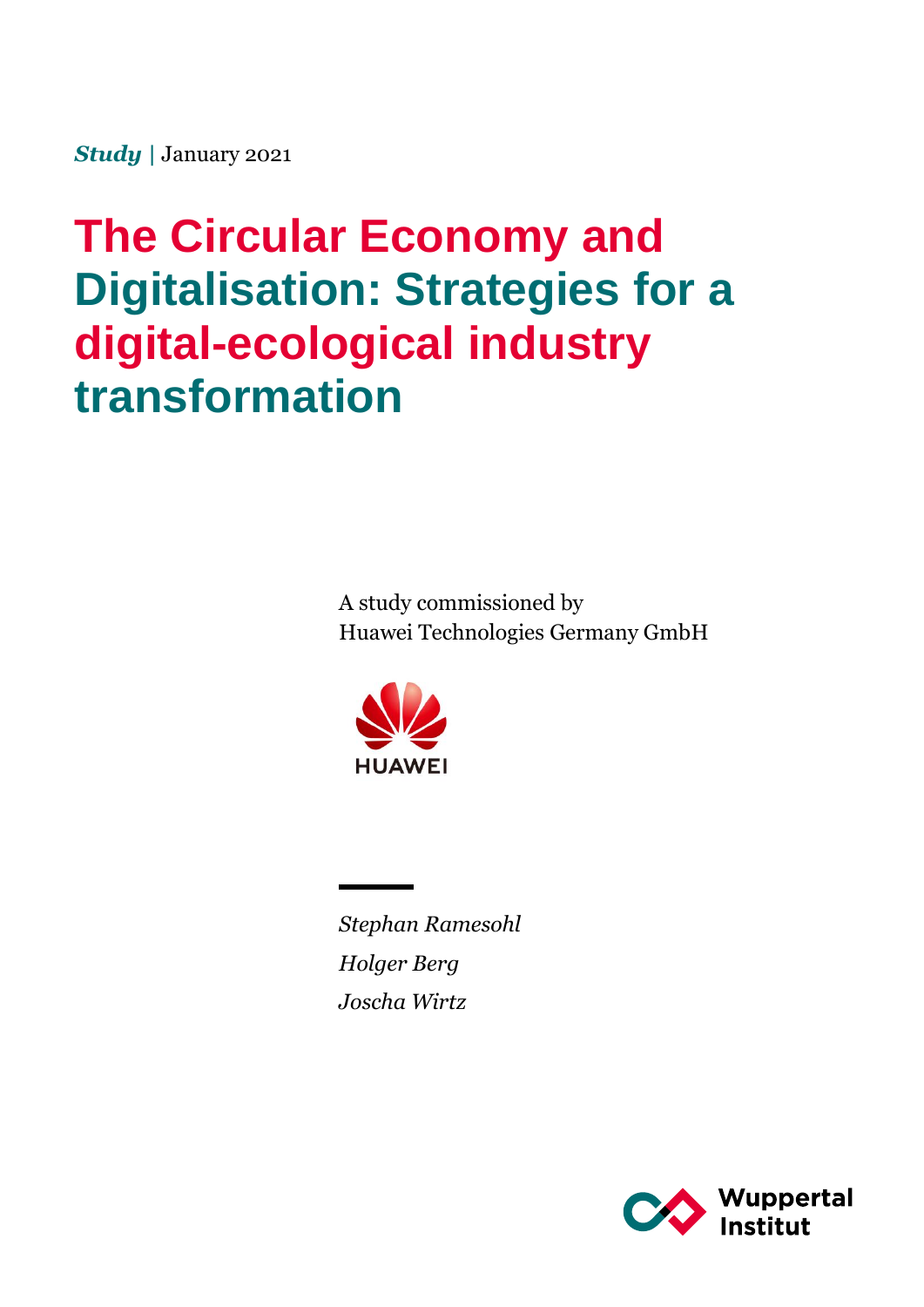#### **Publisher:**

Wuppertal Institute for Climate, Environment and Energy Döppersberg 19 42103 Wuppertal www.wupperinst.org

#### **Authors:**

Stephan Ramesohl E-mail: stephan.ramesohl@wupperinst.org

Holger Berg

Joscha Wirtz

The authors would like to thank René Arnold (Huawei) for the valuable comments and suggestions as well as Maike Jansen (Wuppertal Institute) for her contributions on Smart Waste Management.

This study is a result of the "Shaping the Digital Transformation –Digital solution Systems for the Sustainability Transition" project commissioned by

Huawei Technologies Germany GmbH Hansaallee 205 40549 Düsseldorf

The authors of this publication are solely responsible for its content.

Please quote the report as follows: *Ramesohl, S.; Berg. H.; Wirtz, J. (2022): Circular Economy and Digitization - Strategies for a digital-ecological industrial transformation, study within the project "Shaping the Digital Transformation", Wuppertal*

Wuppertal, January 2022

This work is licensed under "Creative Commons Attribution 4.0 International" (CC BY 4.0). The license text is available under: https://creativecommons.org/licenses/by/4.0/

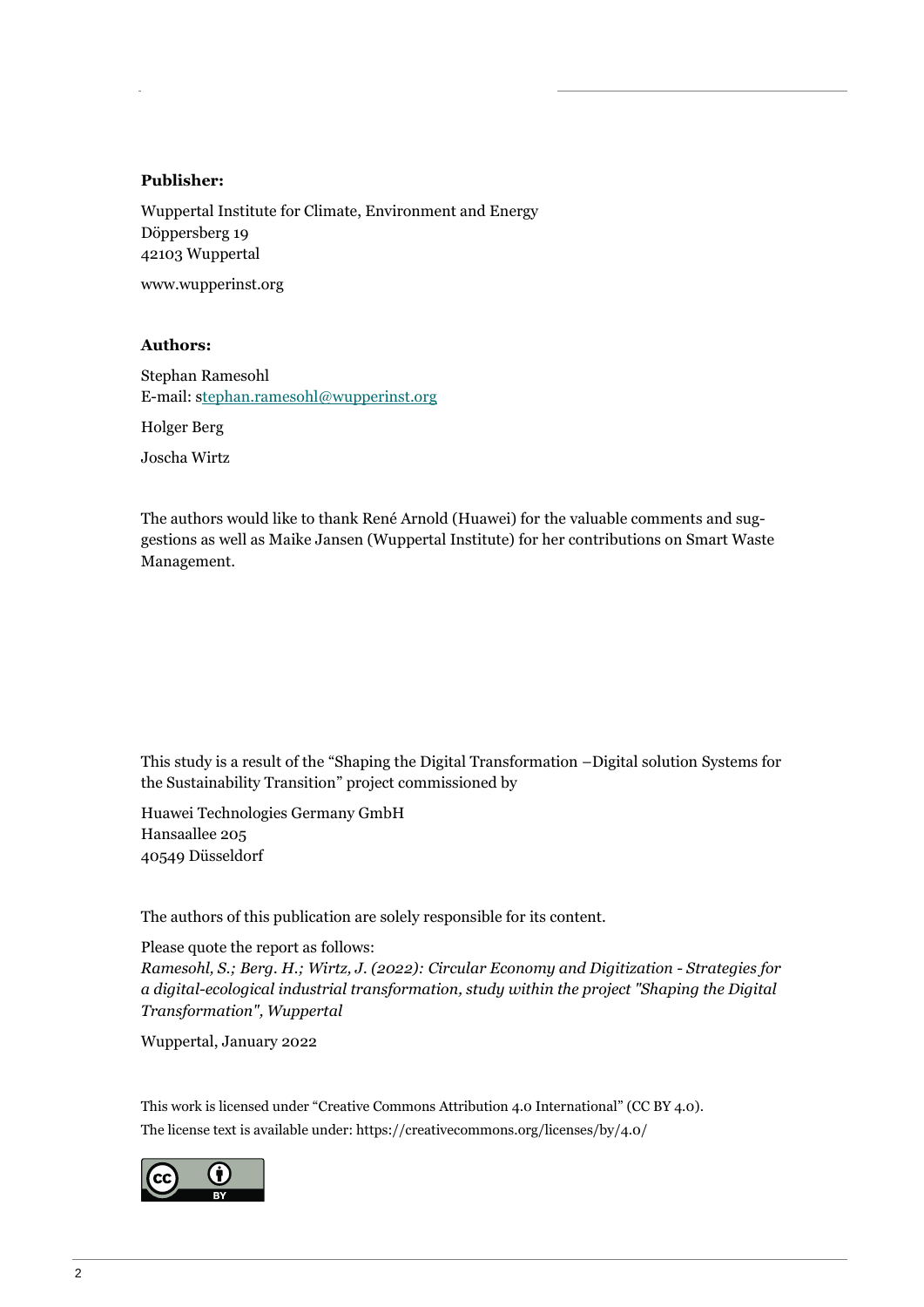# **Executive Summary**

A resource-efficient, circular economy will be needed before industrial climate neutrality and sustainability transformations can be achieved. It promises to decouple economic value creation from material resource consumption and promotes an absolute reduction in physical material flows as well as their associated environmental effects.

The circular economy, in turn, will need digitalisation and data availability to be successful. Digital technologies and applications make it possible to improve current procedures, processes and structures **(Improve)** and take the first steps towards new business models and behaviours **(Convert)**. Despite this, digitalisation itself must be effective enough to facilitate a more far-reaching economic transformation and value creation and a complete ecological restructuring of society and lifestyles **(Transform)**. These three levels of impact are interlinked. The influence they have over each other means they must be addressed with a holistic approach.

#### **Improve – Optimize processes and logistics in circular economy**

The number of new digital solutions that will become available for optimizing industrial production processes at all stages of production are expected to improve energy and resource efficiency by at least 20%. Digital tools will make component and product design more efficient, while computerized manufacturing processes (computerized numerical control, CNC) and innovative additive manufacturing processes such as 3D printing will make lightweight construction even more effective.

Smart waste management will also dramatically increase efficiency in the waste and recycling industry. Sensor technologies and digital solutions will be able to enable real-time, demandbased route planning and waste collection. Digitally marked materials and packaging will be used to identify and track goods throughout the recycling process (tracking and tracing). Machine-readable codes on plastic packaging and sorting technologies, combined with artificial intelligence (AI), will improve the quality of recycling and digital trading platforms will offer new channels for marketing quality-tested and certified secondary materials (recyclates).

#### **Convert - Restructure business models and user behaviour**

Digitalisation will enable new circular business models to meet customer demand for lower resource utilization and resource conservation services. In new usage-based business models (pay per use), products will remain the property of the manufacturer, allowing them to be used multiple times. This incentivizes the creation of more robust and durable product offerings. The same concept applies to the sharing economy and the second-hand market, where devices, tools, and vehicles are shared by a large group of customers and thus used more intensively or for longer periods of time. With the support of digital platforms and smartphone apps, digitalisation will not only reduce transaction costs, it will also scale up and optimize industrial business models.

Increasing the visibility of product information, for example in the form of a digital product passport (DPP) combined with corresponding assistance tools on smartphones, will make it easier for consumers to arrive at more informed decisions regarding their ecological and resource impact.

#### **Transform - Create conditions for digital-ecological industrial transformation**

A complete digital and ecological transformation of our economy will only be successful if it is guided by a common agenda. This agenda requires changes at all economic levels: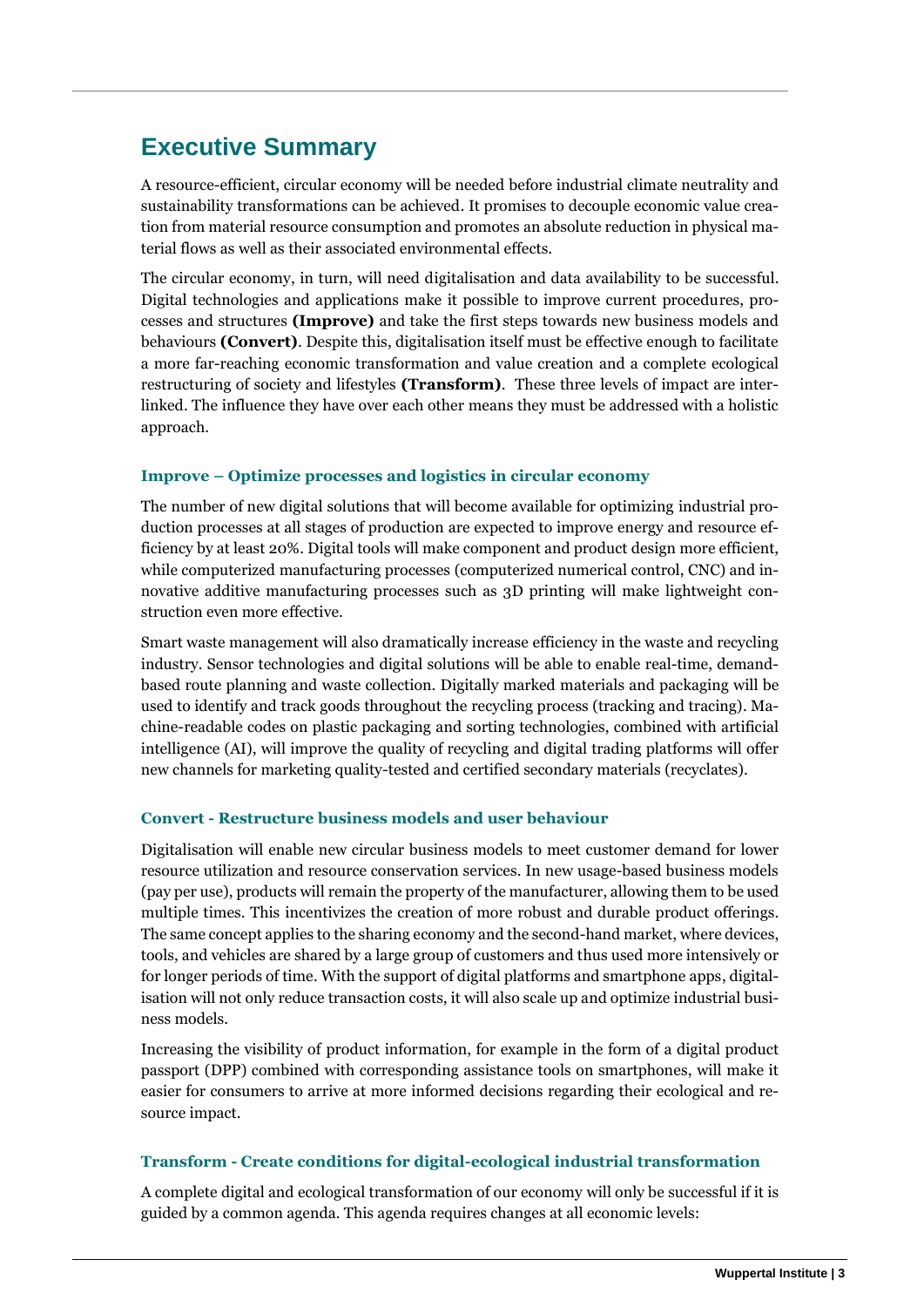**The role of data in the circular economy**: The circular economy must be understood as a data economy. Data from multiple companies must be pooled together. Climate and resource protection must become an integral part of digital management systems through sustainability-oriented accounting.

**Systemic transformation for transparency:** A successful circular economy requires a shift towards a culture of proactive data sharing. Meaningful data sharing, on the other hand, can only build on common data models and reference architectures to be effective. The transparency that results from such changes will enable individual solutions like DPPs.

**Infrastructures and data spaces for the digital circular economy**: Reliable and secure infrastructures for data storage and processing (e.g., like those built within the framework of GAIA-X), will require guidelines, fair rules, and trustworthy data governance, as well as standards and interfaces that enable efficient and flexible scaling of use cases to expand the scope of use through interoperability with other systems.

**Being digital and circular means being systematic**: A successful transition requests a new mind-set for future viability and a conscious self-understanding of one's role in the system transformation. That is to say, it will require a "process within the process" perspective combined with a culture of data sharing and collaboration.

**A strategy to act as the guardrail for transformation**: A national strategy for the digital circular economy is long overdue. What is needed is an integrated approach that creates an overarching framework for a digital-ecological economic policy across all ministries and provides all actors in the circular economy with a reliable orientation for their own actions.

We are at the beginning of a historically decisive decade in which the plan for securing the world's natural resources must be set together with the international community. The development of a climate-neutral and resource-efficient circular economy will be a key part of this plan. The digital transformations we are seeing in all areas of life and the economy will continue to open up new options for action and thus continuously expand the range for solutions. We must seize these opportunities to harness the transformative power of digitalisation to revolutionize our economies and the way we live.

It therefore falls upon the political community, and in particular the new German federal government, to spend the next few years developing a coherent system of goals and incentives for the digital and ecological transformation of our economy. They must create a reliable and stimulating regulative framework for private and corporate action. This will allow all actors and stakeholders to reach a common and comprehensive understanding of Germany's transformation path towards a sustainable economic and social transformation as an industrialized nation.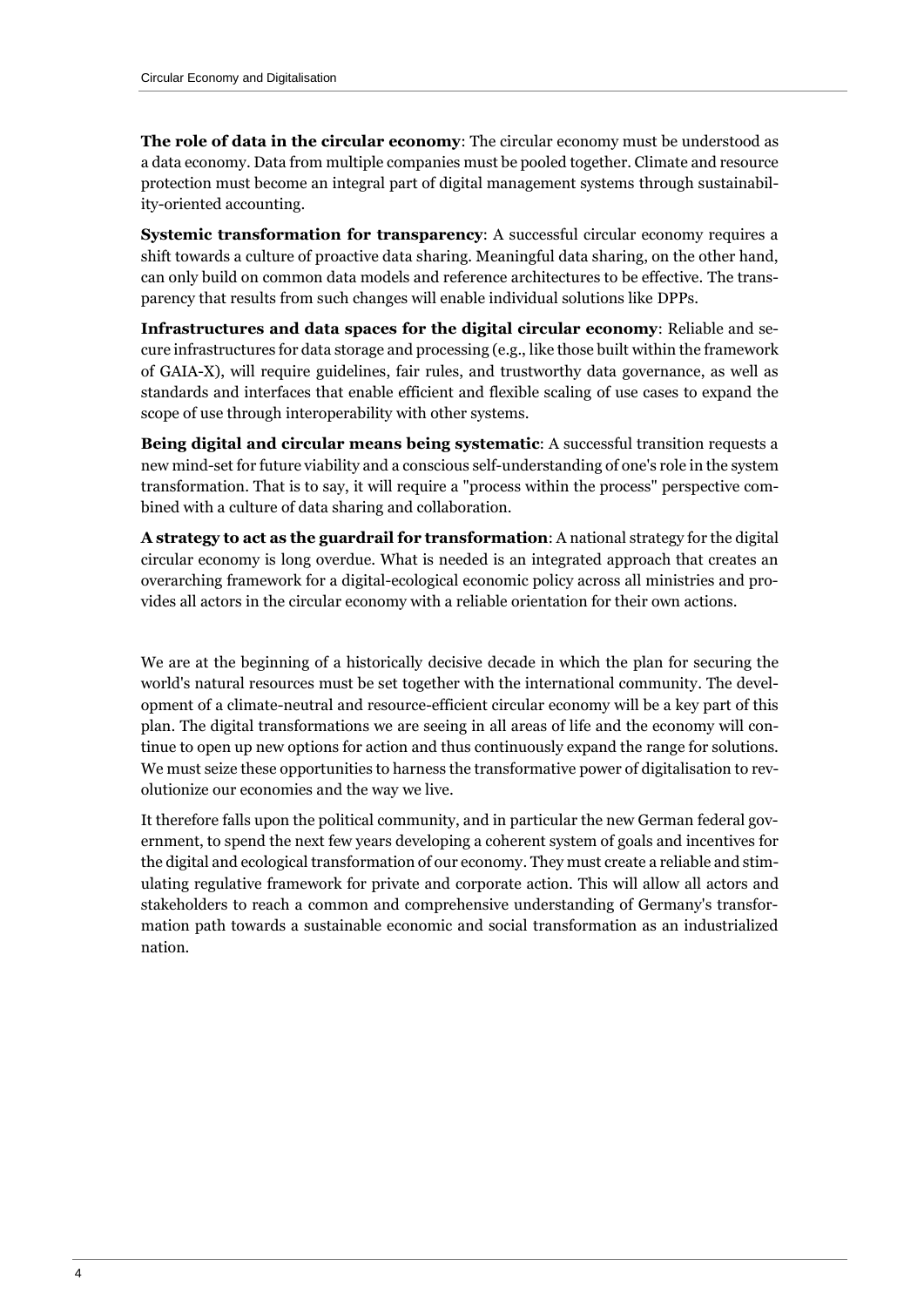# **Table of Contents**

| 1              |     | <b>Introduction</b>                                                                           | $\overline{7}$ |
|----------------|-----|-----------------------------------------------------------------------------------------------|----------------|
| $\mathbf{2}$   |     | <b>Challenge: Combining the Agendas for Digitalisation and the</b><br><b>Circular Economy</b> | 9              |
| 3              |     | Improve: Optimize the Processes and Logistics of the Circular<br><b>Economy</b>               | 13             |
| 4              |     | <b>Convert: Realign business models and usage behaviour</b>                                   | 16             |
| 5              |     | Transform: Create conditions for a digital-ecological industry                                | 21             |
|                | 5.1 | The role of data in the circular economy                                                      | 22             |
|                | 5.2 | Whole system transparency for transparency                                                    | 23             |
|                | 5.3 | Infrastructures and data spaces for the digital circular<br>economy                           | 24             |
|                | 5.4 | Being digital and circular means being systematic                                             | 25             |
|                | 5.5 | A strategy to act as the guardrail for transformation                                         | 26             |
| 6              |     | Risks: Unsustainable and non-circular digital solutions                                       | 28             |
| $\overline{7}$ |     | <b>Conclusion</b>                                                                             | 29             |
| 8              |     | <b>Bibliography</b>                                                                           | 30             |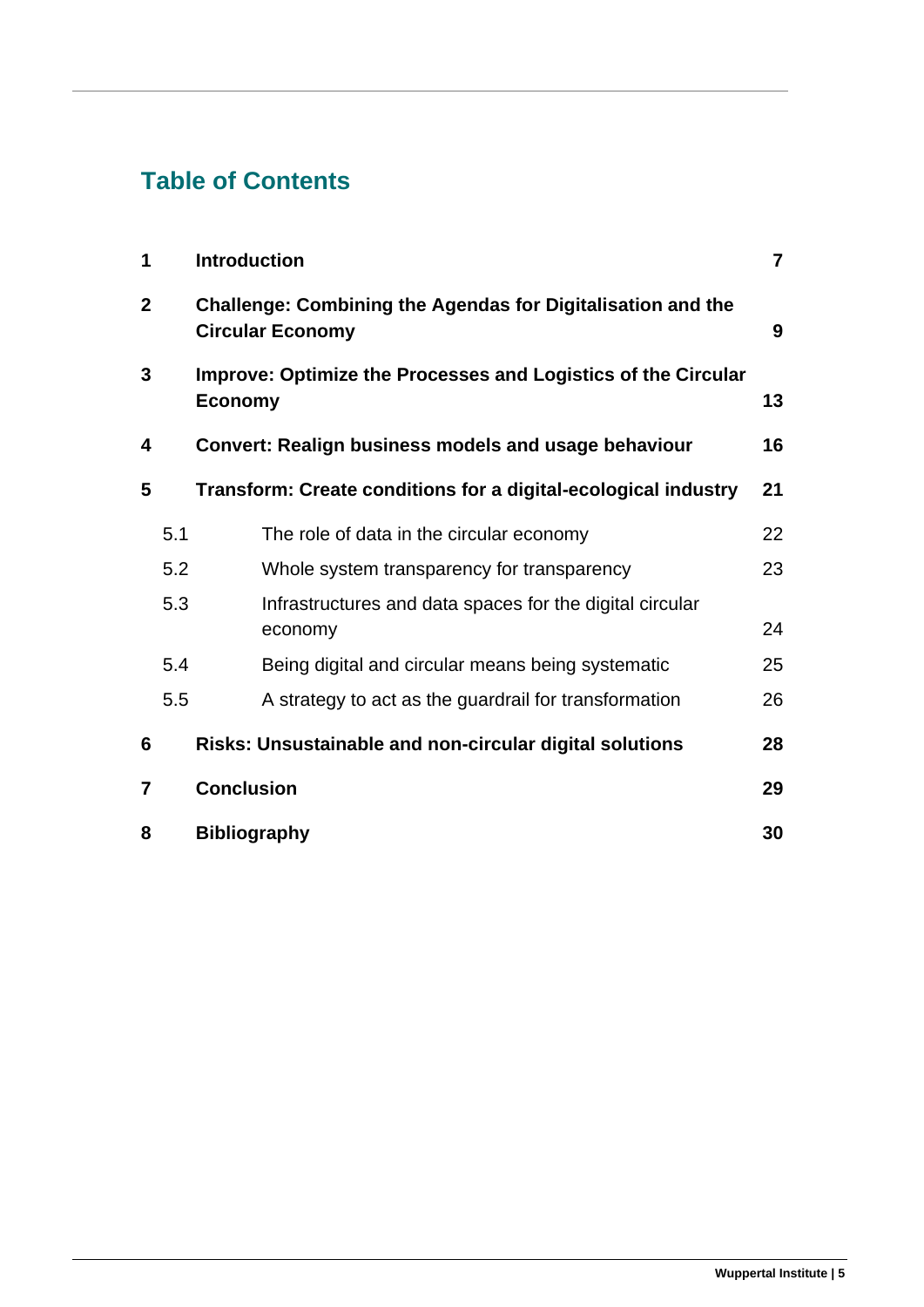# **Acknowledgements**

The authors would like to thank all whose who participated in the "Shaping the Digital-Ecological Industrial Transformation – Business Models and Political Framework for Climate and Resource Protection" workshop. Their impulses and discussions served as a valuable basis for this report. Participants: Adriana Neligan (German Economic Institute), Alexander Jasperneite (Mercedes Benz), Christoph Epping (Federal Ministry for the Environment, Nature Conservation, Nuclear Safety and Consumer Protection), Christoph Teusch (AFB Social & Green IT), Dieter Rehfeld (Institute for Labour and Technology), Ernst Stöckl-Pukall (Federal Ministry for Economic Affairs and Climate Protection), Georg Kobiela (Germanwatch), Hanno Heitmann (Office of Bettina Hoffmann from Alliance 90/The Greens), Jean-Francois Renault (Project Management Jülich), Katarin Wagner (HSBC Germany), Klaus Lützenkirchen (Siemens), Klaus Meyer (CirQuality OWL), Matthias Kuom (DG Connect), Moritz Niehaus (IG Metall), Ole Wintermann (Bertelsmann Foundation), Paula Petersen (Project Together "Circular Futures"), Rebecca Tauer (WWF Germany) and René Arnold (Huawei). From the Wuppertal Institute: Stephan Ramesohl, Holger Berg and Joscha Wirtz (Research Area Digital Transformation).

The authors of this publication are solely responsible for its content.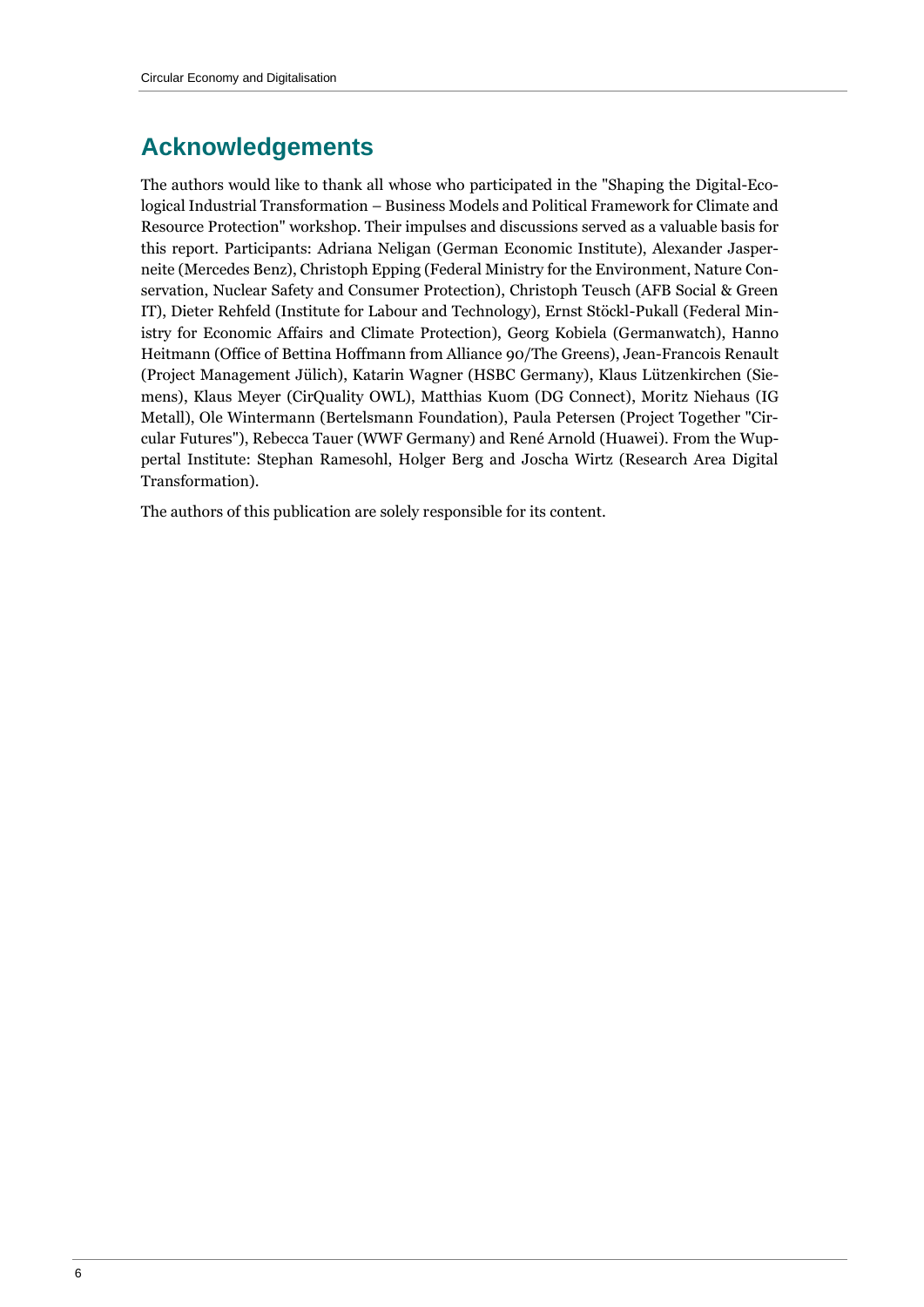# **1 Introduction**

Climate protection will be one of the most important challenges that German industry will have to tackle in the coming years. The establishment of the new German government's Ministry for Economic Affairs and Climate Action underscored this priority. Germany's 2045 greenhouse gas neutrality goal puts pressure on industrial sectors to update their production processes in order to drastically reduce their emissions in the short term and completely eliminate them in the long term.

And so, a growing number of companies from among the German "Mittelstand" as well as global corporations" have set their own climate neutrality goals and strategies and are calling for ambitious climate policy to support their initiatives. One example of these efforts is the implementation appeal of the 2° Foundation (Stiftung 2°, 2021).

Meanwhile, both the EU Commission's Green Deal with the Circular Economy Action Plan (European Commission, 2020a) and the German resource efficiency program *ProgRess III* (BMU, 2020a) have put resource conservation and the circular economy on their agenda. The broader business community's exploration of the circular economy's economic potential has also continued to accelerate in light of the global supply chain disruptions and raw material shortages caused by the pandemic. Cities such as Munich and Kiel have both announced their intention to become Zero Waste Cities – a move that has been widely popular with their residents. The circular economy is also a priority for the coalition agreement and the new National Circular Economy Strategy is designed to bundle existing raw materials policy strategies.

Both fields of action - climate protection and resource conservation - are cornerstones of global sustainable development that require us to fundamentally change our current private and professional routines. A profound ecological system change will be needed in all "transformation arenas", or central areas of economic and social activities. Only then can the ambitious goals for climate, resource, and environmental protection can be achieved.

Digitalisation will be one of the prerequisites for this ecological change. Digital technologies and applications make it possible to either improve current procedures, processes and structures **(Improve)** or reorient existing business models or framework conditions **(Convert)** (Figure 1). At the same time, digitalisation must also effectively reorient society towards more ecologically-sustainable lifestyles and contribute to a more far-reaching transformation of the economy and value creation **(Transform)**. This last level of impact will be the decisive factor whether these efforts will be effective and must therefore be put into focus of future debate.

These three levels of impact are also interlinked and heavily influence each other, and so we must address them in a holistic manner. Quickly tapping into the potential short-term optimization efforts will be essential as we simultaneously begin to create the prerequisites for a more profound transformation of the structural and framework conditions in the economy and society.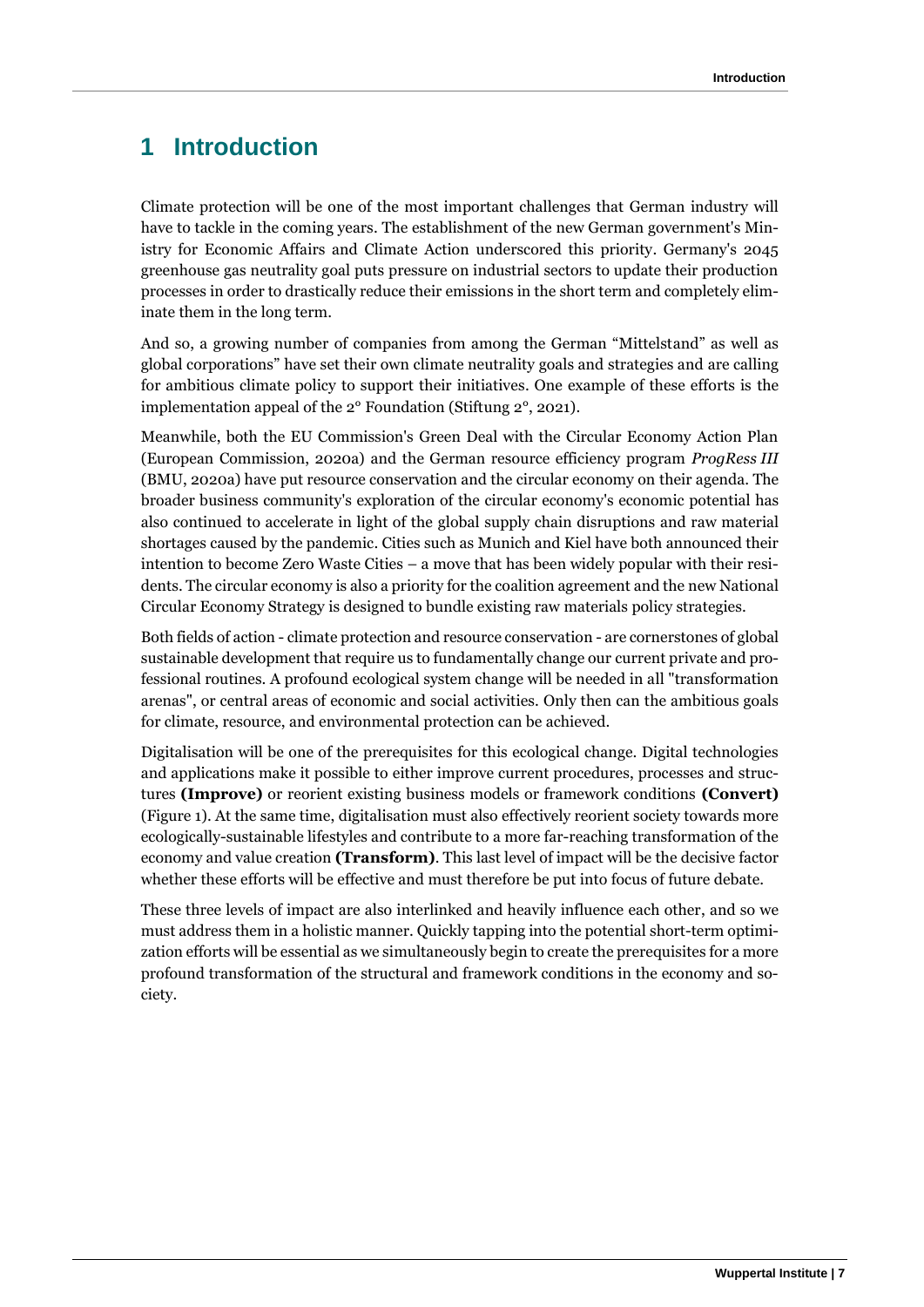

*Figure 1:1 Impact levels of digitalisation for sustainability transformation (Source: Own illustration)*

This is where Huawei Technologies Germany hopes the "Shaping Digitalisation: Enabling Transformation to Sustainability" project can help the most. Within this project, we aim to highlight and discuss the opportunities that digitalisation can bring to Germany. In particular, we are discussing three stand-out areas where action is most needed to achieve ecological transformation: mobility, the circular economy, and agriculture and food (Ramesohl et al., 2021).

This report addresses the second area in need of action. <sup>1</sup> Up until now, discussions on the circular economy have been limited to recycling and the re-use of materials. We must expand the scope of these discussions to include new, resource-efficient business models and the comprehensive transformation of value chains and industrial structures. Our analysis has found that digitalisation is indispensable for this transformation if used properly.

We hope this report will provide the impetus needed to kick-start a climate- and resourcefriendly industrial transformation in Germany. Here, we have incorporated the findings of our interdisciplinary workshop on "Shaping the Digital-Ecological Industrial Transformation - Business Models and Political Framework Conditions for Climate and Resource Protection" that was attended by experts from international research institutes, civil organizations, public authorities, and private companies (for a full list of participants, please see the acknowledgements). The workshop will be hosted again in the future once new research on technological, economic, and political development prospects and the implementation conditions for a climate-friendly and resource-efficient circular economy is complete.

––––

<sup>1</sup> In the following parts, we will use the comprehensive term "circular economy" to describe a systemic transformation across all phases of the value chain, including the use phase. This perspective is thus broader than the understanding of the Law on Closed Cycle Management and Waste (KrWG), which equates "circular economy with a functioning, effectively regulated waste and secondary raw materials management" (Müller et al., 2020).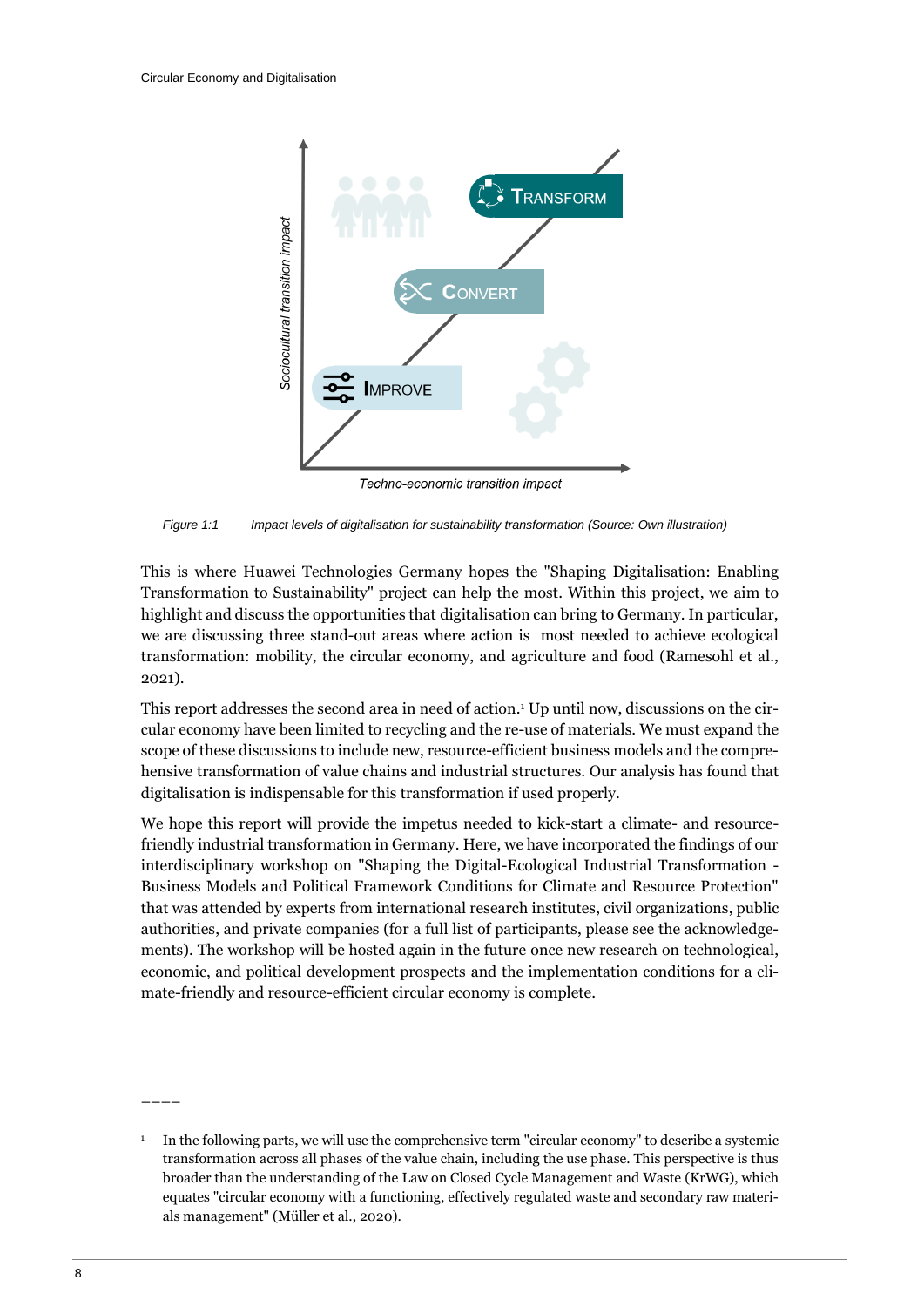# **2 Challenge: Combining the Agendas for Digitalisation and the Circular Economy**

A resource-efficient circular economy is at the core of all strategies for industrial sustainability transformation and industrial climate neutrality. The goal of the circular economy is to decouple economic value creation from material resource consumption and to ultimately reduce physical material flows and their associated environmental impacts and greenhouse gas emissions. This will be one of Germany's central areas of action over the coming decades. Like the energy transition, the resource and the industrial transition are two of the most important transformation arenas for the pursuit of sustainable development of the global economy and society. The circular economy has recently received much attention and, together with climate protection and the preservation of biodiversity, must be placed at the heart of sustainabilityoriented policies.

#### **Climate protection is only viable with resource protection**

Germany has already set a climate protection target to become greenhouse gas neutral by 2045. If they hope to achieve this goal policymakers will need the support of the private sector to transform the German economy over the next decade. It is becoming increasingly apparent that a resource-efficient circular economy will significantly assist in greenhouse gas reduction. Thus, it will support the journey towards industrial climate neutrality (Kadner et al., 2021; Sun et al., 2021). For example, the International Resource Panel estimates that each G7 country can reduce GHG emissions from buildings and vehicles by up to 40% by 2050 (Ekins & Hughes, 2017). Other studies see the potential for cutting up to 60% of GHG emissions from the four most CO2-intensive material streams in European industry (steel, plastics, aluminium, and cement) is possible by 2050 through resource efficiency and circular strategies (Material Economics, 2018). Despite this, the effect resource-saving can have on emissions reduction has still not been sufficiently discussed. 2

#### **The potential is enormous, and still untapped**

––––

There are a wide variety of places where we can reduce primary raw material use in our production processes and value chains by instead replacing them with reused materials (secondary raw materials) or by increasing efficiency. The Circular Economy Initiative Germany estimates that, when compared to the business-as-usual path, dedicated Circular Economy strategies can reduce resource consumption in Germany by around two-thirds by 2050 (cf. Figure 2, Kadner et al., 2021)[.Figure 2:2](#page-9-0)

<sup>&</sup>lt;sup>2</sup> The study by the Federation of German Industries (BDI) "Climate Paths 2.0", for example, focuses on supplying industry with renewable energies and expanding a hydrogen system. The analysis only deals excursively with individual recycling options such as feedstock recycling of plastics, while further-reaching resource efficiency potentials and corresponding structural change effects in the basic materials industry are not taken into account (Burchardt et al., 2021).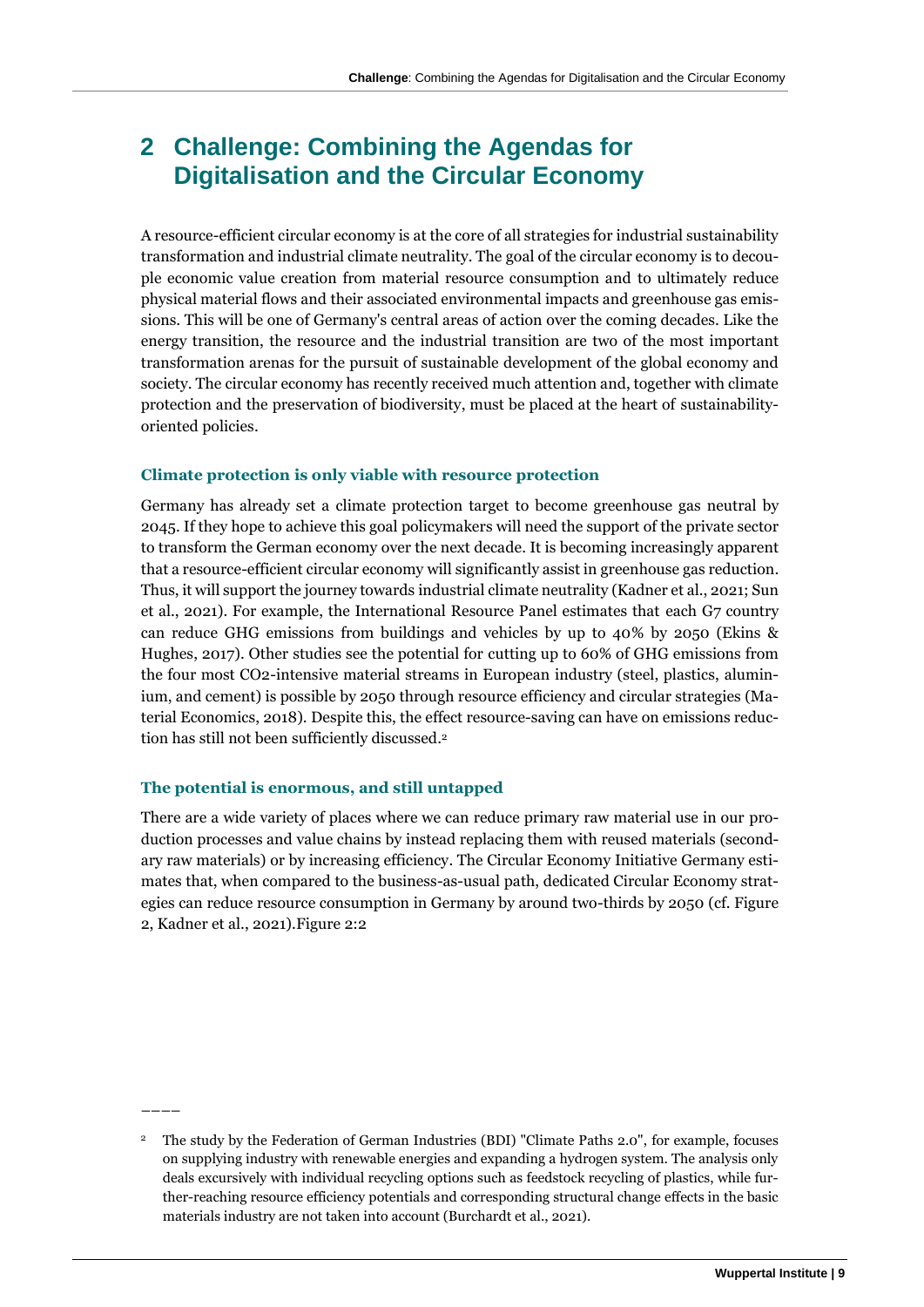

<span id="page-9-0"></span>*Figure 2:2 Comparison of the circular economy case with the business-as-usual case for resource consumption (RMC) in Germany (Source: Own illustration according to (Kadner et al., 2021))*

However, we are still quite far from reaching that stage. Compared to other countries, Germany does have a very comprehensive, albeit cost-intensive, system for waste disposal and recycling. It has also traditionally had a very strong environmental technology sector. However, when it comes to the actual circular economy performance indicators, Germany lags behind many other countries. In Germany, secondary raw material use currently only replaces around 13% of resource consumption. Even when taking global upstream savings into account, this figure barely reaches 18% (Steger et al., 2019).

When compared with other European nations, Germany is in the middle of the pack when it comes to the use of secondary materials, while other countries such as the Netherlands or Belgium already show significantly higher rates of recovered raw material use, replacing almost 30% and 25% of resource consumption, respectively (Bahn-Walkowiak et al., 2021). The same trends apply to resource productivity, for example the added value per consumed material, where Germany's performance hovers around the European average (EEA, 2020).

#### **Recycling is important, but it isn't enough on its own**

A circular economy is predicated on the idea of circularity and reuse of resources through recycling. There is still great untapped potential in this area. Currently, only about 40% of plastic waste from private households is recycled (Lindner et al., 2020). And yet there are clear limits to recycling: 100% collection and reuse of all raw materials is not achievable. It's neither ecologically effective nor economically viable. There will always be some loss of material in the conversion process and, depending on the composition of the material, degradation cannot be avoided during recycling. When the structure of a material changes, its performance invariably deteriorates to some degree. In addition, recycling processes themselves consume energy, cause emissions, and pollute the environment. Sometimes, the ecological expenses of recycling simply outweigh the benefits.

Therefore, preventing resource consumption in the first place when providing goods, services, and infrastructure is more critical that increasing recycling. This is particularly true in areas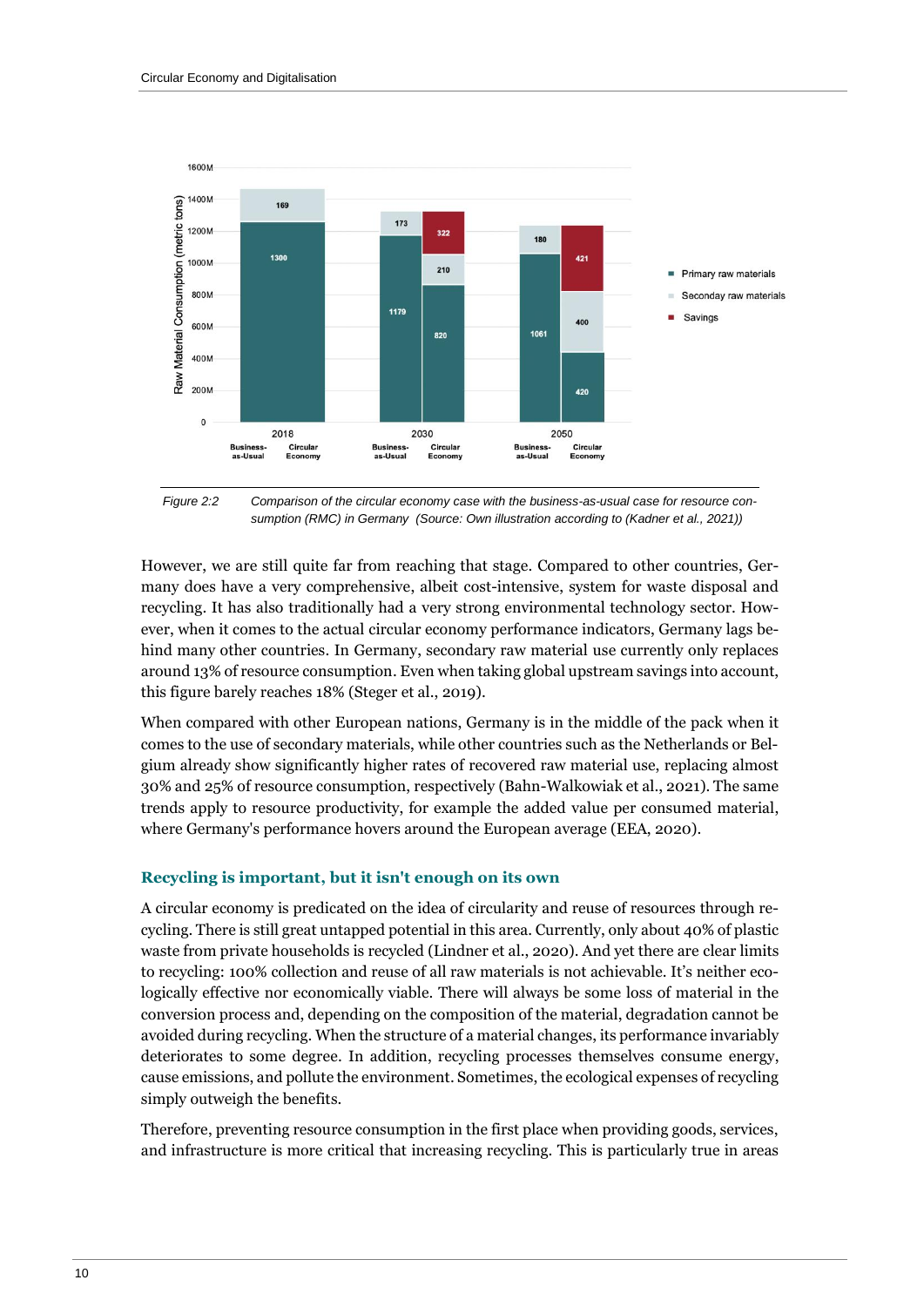where new production demand is significantly higher than the generation of waste and residual materials. 3

#### **Industry transformation through resource-efficient value creation**

The challenges that must be overcome to realize a circular economy are urgent and enormous. An important first step that we must take is the continuous improvement of industrial production processes and the optimization of individual technologies. This step alone however will not be enough to enable globally sustainable development. We must rethink the structure and logic of our industrial value chains and move way from energy- and raw-material-based models to better align with climate protection and resource conservation targets. We must reduce resource consumption starting from the ground up and make sure the resources we do use retain their value for as long as possible. This allows them to generate as much added value as possible through new business models with as few physical products as possible. A circular economy thus also requires a change in demand and an increase in more sustainable lifestyles that replace energy- and material-intensive products and services with the satisfaction of nonmaterial needs. The extent to which the virtualisation of our everyday lives and consumption will contribute to this is still unclear. Concepts such as the metaverse, which is intended to be a digital parallel world, are still in their infancy, and so their attractiveness and influence over society and our environment cannot yet be assessed.

#### **A joint agenda on digitalisation and the circular economy**

––––

The central challenge facing the circular economy is figuring out how to manage material flows and resource use across all industry, i.e. within the individual links of a value chain as well as between different industries and sectors. In a circular economy, a value chain becomes a value network in which decisions at each process stage affect the options for action of the other players. The materials and design of components chosen by one link determine the durability and reparability of the final products. The type and quality of recycling processes determine the usability of secondary materials in new manufacturing processes and in product design.

The circular economy therefore requires a systematic approach that goes beyond the actions of individual companies. A necessary, but not sufficient on its own, prerequisite for action in the circular economy is therefore access to information on upstream steps and a mutual understanding of the impact of one's entrepreneurial actions on the downstream stages of the value chain. This information, combined with individual entrepreneurial drives, social motivation, and political incentives, can promote a willingness and ability to act.

Thus, linking physical material flows with digital data flows is a key part of many measures and strategies used to pursue a circular economy. This linking requires resources and the products created from them to be labelled. Information on their quantity, location, and condition at the various points in the system *(tracking*) must be recorded so that their life cycle and material flows can be traced throughout the value creation chain *(tracing*). Only with this data is it possible to analyse and ultimately optimize material flows.

<sup>3</sup> In 2019, around 5 million metric tons of post-consumer plastic waste was generated in Germany, of which around 1 million metric ton could be reused as recyclate. In addition, there was industrial production waste of the same magnitude. However, plastics processing in the same year was a good 14 million tons, and so recyclates thus covered only one seventh of the raw materials required, and over 12 million tons of virgin, petroleum-based materials were consumed (Lindner et al., 2020).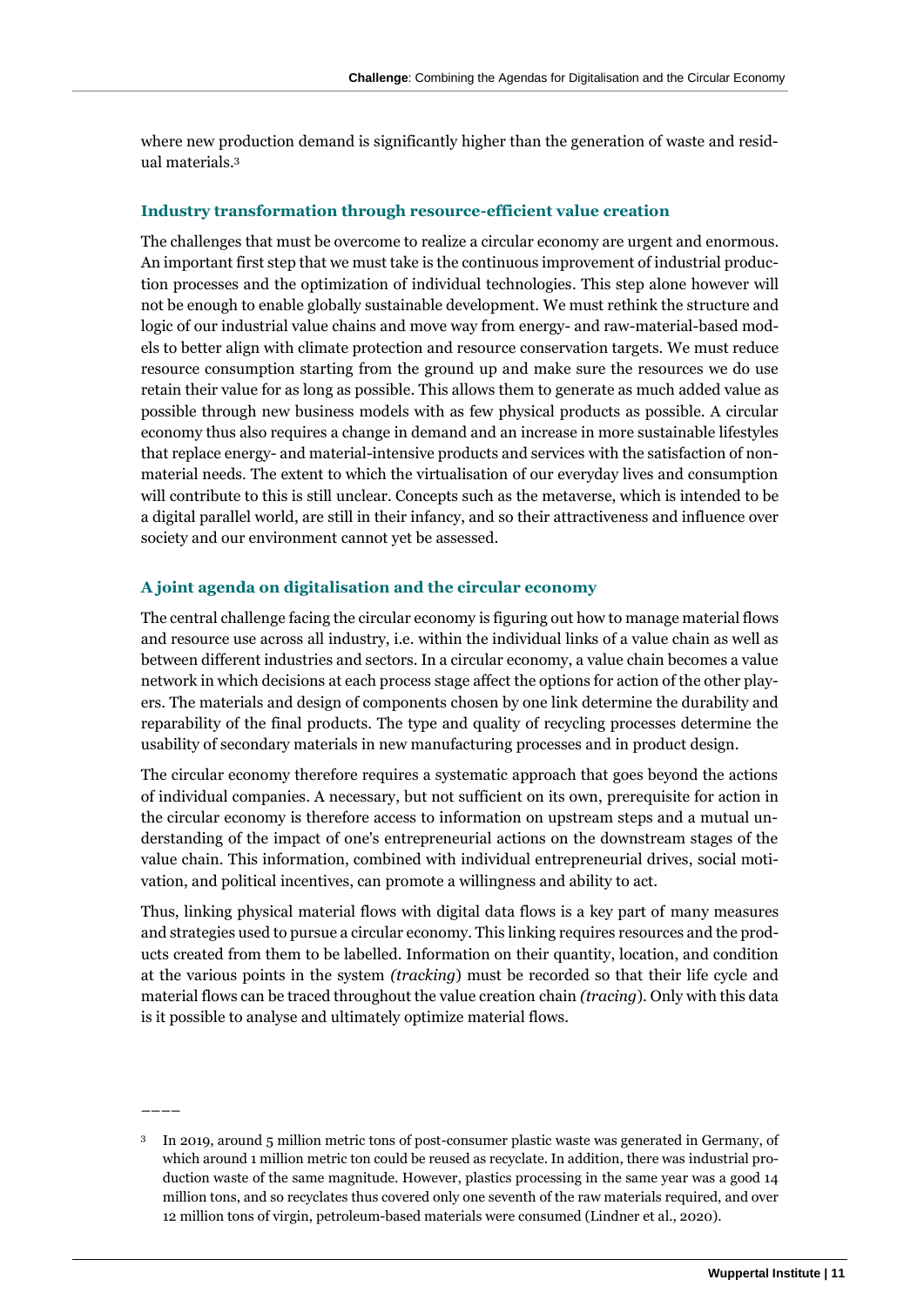Therefore, there is no circular economy without data. Only digitalisation can lay the foundations for a comprehensive ecological transformation of our economy. Luckily, a window of opportunity has opened up here in recent years. With the help of Industry 4.0 and the Internet of Things *(IoT*), the digital transformation of the economy has already begun accelerating and offers multiple starting points for an ecological transformation. The foundation is provided by the interplay of digital solutions in four central functional areas:

- Data collection and connection
- Data merging and sharing
- Data authentication and security
- Data analysis

Digital solutions combine a wide variety of key digital technologies such as connected sensors, IoT, and edge and cloud computing, as well as digital platforms, distributed ledger technologies (DLT) such as blockchain, and analytical methods such as big data and artificial intelligence (AI).

In addition, digitalisation is increasingly changing production processes, value chains, competitive positions as well as relationships with customers and partners. Companies are building data ecosystems, and industrial competitiveness and technology leadership are increasingly defined by the ability to coordinate and shape data relationships. This is where strategies for the development of the circular economy can and must start. Digitalisation and sustainability must be thought of and acted on together as part of the "Twin Transition".

The next chapters will go into these aspects in greater depth:

Chapter 3 (Improve) will outline the broad spectrum of options for optimizing the existing economy. The digital solutions required for this are already available and being used, and must therefore be systematically developed further and used more intensively.

Chapter 4 (Convert) will go one step further and examine how digital solutions can help realign value creation, business models, and our usage behaviour. This will be indispensable for achieving the objectives of a circular economy. There is a need for action here, and these approaches must be quickly scaled up and out.

Chapter 5 (Transform) will identify five key starting points to create the conditions for this scaling-up and the profound digital-ecological transformation the economy must undergo to achieve a circular economy.

Chapter 6 (Prerequisites) will highlight the environmental impact of digital end-devices and hardware components, and why the circular economy must also apply to digitalisation.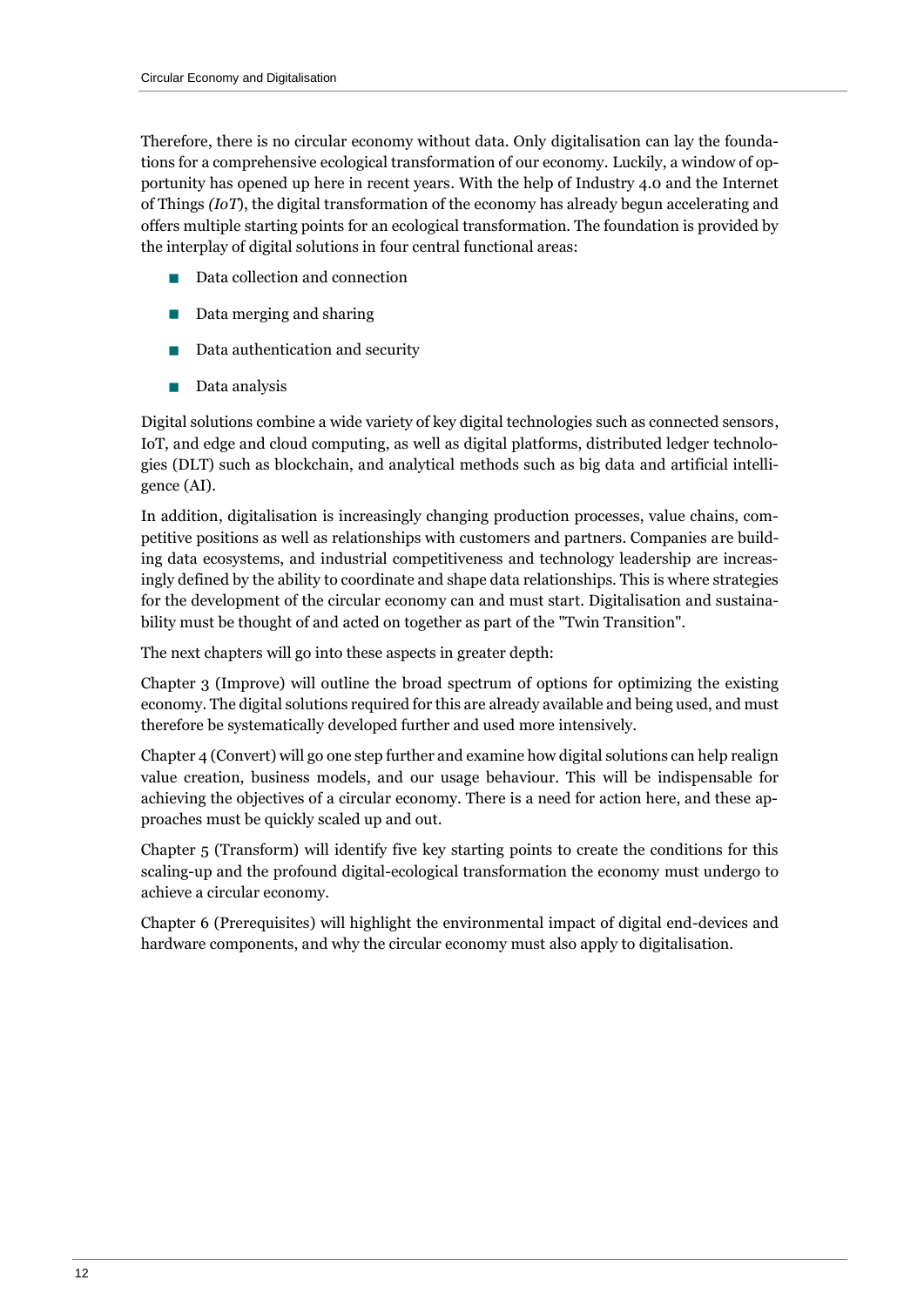### **3 Improve: Optimize the Processes and Logistics of the Circular Economy**

The broad portfolio of digital solutions available today creates new opportunities to optimize industrial processes at all production stages, waste management and collection logistics, as well as sorting and recycling facilities (H. Berg et al., 2021). All actors along the entire value chain can contribute to resource efficiency by improving individual processing steps and material flows. This chapter outlines several starting points from which digitalisation can make a real difference for sustainability.

#### **Making products more resource-efficient with circularity by design**

Digital solutions can already help minimize the use of resources in the product design process. The digital tools and processes used to design components and products can make them more lightweight and optimize their material use before production even begins. By assessing the actual quality of material flows, usage patterns and recycling processes, we can gather important information that can be used to help prioritize resource conservation during product design (Circularity by Design, also cf. (EEA, 2017)). For example, the recycling business models we describe in chapter 4, as well as future reparability and even disassembly are already considered during design and can be simulated using digital twins. Two aspects of product design should be highlighted here:**Fehler! Verweisquelle konnte nicht gefunden werden.**

First, digital processes such as computer-aided design (CAD), which enable digital design and 3D modelling of components and products, are the basis for established computer-aided (CNC) manufacturing processes as well as for newer additive manufacturing (ADM) approaches, such as 3D printing or laser melting. They are characterized by a high degree of flexibility, allowing for even super small production runs with batch sizes of  $N=1$ . This makes efficient design and small-batch material production possible. Building Information Modelling (BIM), which creates a digital image of buildings, is also increasingly being used in construction, reducing energy and resource use throughout the building's life cycle, from construction and use to subsequent deconstruction.<sup>4</sup>

Second, material choice is also a key factor in product design. In many areas such as packaging, it is important to further exploit the possibilities of recycling-friendly design, for example, by abandoning composite materials and developing equivalent solutions based on homogeneous monomeric materials that can be better recycled. Material flow data from entire process chains can be used to model and balance recyclable alternatives, ultimately increasing the use of recycled secondary materials. Examples of completely 100% recycled materials can already be found on our supermarket shelves in the packaging of cleaning agents and detergents, while the first 100% recycled sports shoes illustrate opportunities to the sports and fashion industries.

#### **Improving production to increase efficiency and reduce environmental impact**

Digital technologies are increasingly being used to control and optimize manufacturing methods and production processes. Within the Industry 4.0 framework, a toolbox of digital solutions that can make new contributions to energy and resource efficiency is emerging. Machines and systems are increasingly controlled with greater precision and operated with more flexibly

––––

<sup>4</sup> In some cases, BIM is also defined as Building Information Management.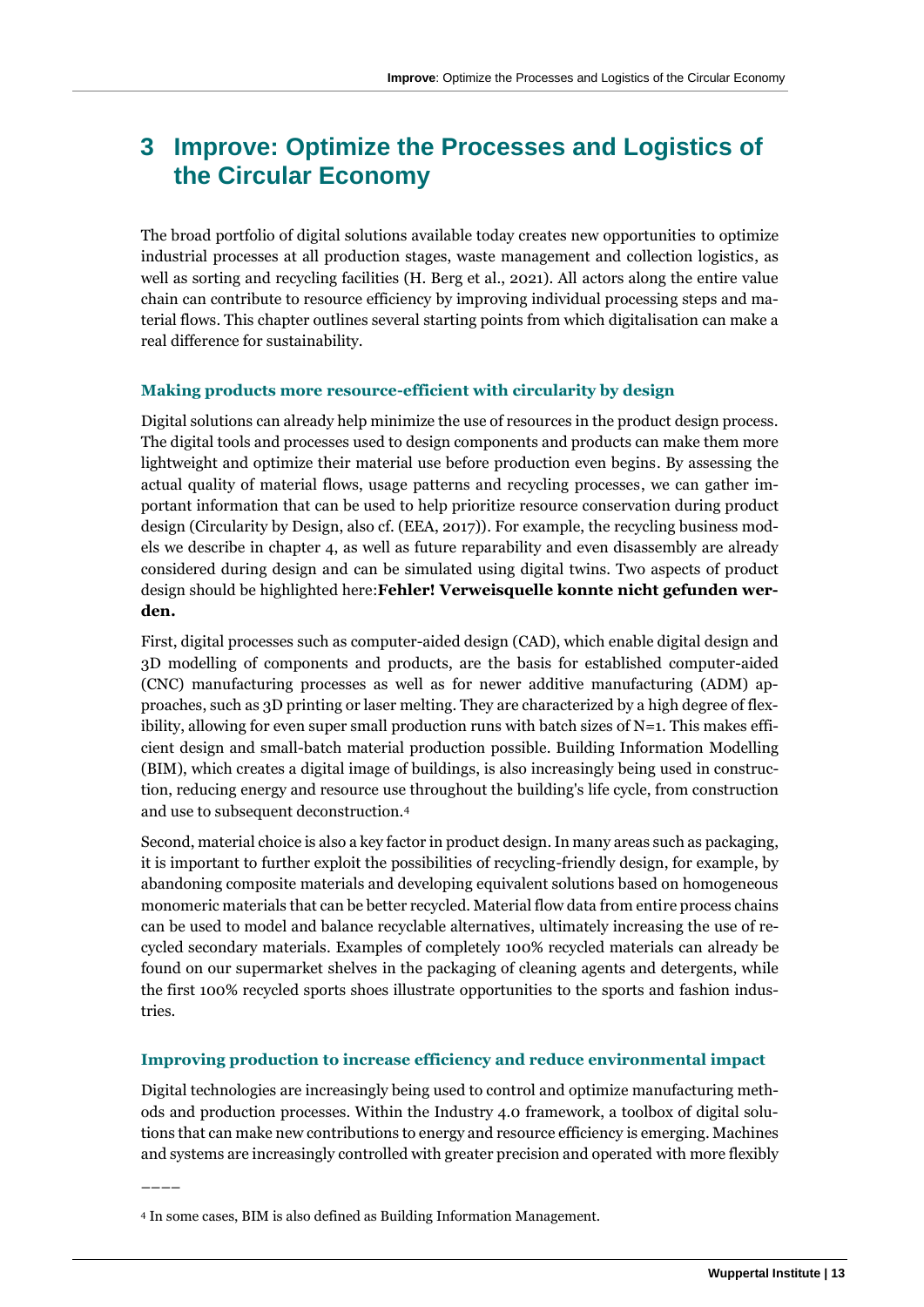(Plattform Industrie 4.0, 2020), and depending on the application, an efficiency potential of 20% or more can be achieved (Schebek et al., n.d). Digitalisation not only reduces energy and material use and the associated CO2 emissions, but also reduces the consumption of auxiliary and operating materials while guaranteeing quality, thus reducing incorrect production and scrap. Ultimately, this also reduces production costs and strengthens competitiveness.

#### **Planning ahead to optimize sales and logistics and avoid returns**

Data analytics can be used to better plan and forecast material requirements, production volumes, and shipping capacity. AI-based processes improve demand forecasting and facilitate demand-driven, just-in-time deliveries to retailers and consumers to reduce stockpiling. By better matching the actual supply of goods to actual customer demand, these tools can also help to avoid or reduce return shipments. Particularly in online retail, digital tools such as recommender systems or "virtual try-ons" that use VR/AR technologies can help customers to make better choices on their first try, particularly with textile products.

Machine-readable codes for products also help to further automate tracking and monitoring goods flows across all stages of retailing and distribution. New solutions are continuing to emerge to track the use and whereabouts of goods, thus limiting the - sometimes illegal - destruction of still-usable goods.

#### **Optimizing waste management and recycling to keep raw materials in the system**

The insights provided by data analyses are crucial for effective and sustainable waste management. At the end of a product's use phase, all waste should be collected and sent for recycling. Digitalisation solutions, and in particular the extensive IoT solutions designed for so-called smart waste management, offer many optimization opportunities for waste and recycling management (Piel et al., 2018). Existing use cases include digital applications for optimizing waste collection logistics through daily or real-time data-based route planning, and the use of smart (i.e. sensor-equipped) waste and collection containers, which detect when they need to be emptied. 5

Overall, these telematics and logistics solutions can reduce the number of collection vehicles needed by an estimated 5-10% and the number of collection vehicles by 25% (H. Berg et al., 2020). Other examples include autonomous street sweepers or (partially) autonomous collection vehicles, which can be used in increasingly dense street spaces. Robotics solutions improve vehicle and treatment plant operations, which will in turn help cope with the increasing pressure caused by demographic changes and predicted worker shortages in the waste management industry.

The above-mentioned digital information on materials and packaging facilitates the tracking and tracing of material flows in the recycling industry. For example, machine-readable codes on plastic packaging make it possible to recognize different types of packaging in mixed waste streams so that they can be sorted out selectively. This will increase the yield and quality of the material recovery at recycling and reclamation centres.

––––

<sup>5</sup> A challenge here is how to use personal waste management data in accordance with the privacy requirements of the GDPR. Data anonymization enables data owners (e.g. waste management companies) and (external) data consumers (e.g. statistical offices, cities and municipalities) to ensure data protection while guaranteeing an appropriate level of residual data utility and insight. Various approaches to data anonymization are available, such as k-anonymity and Differential Privacy (Dwork, 2006; Sweeney, 2002).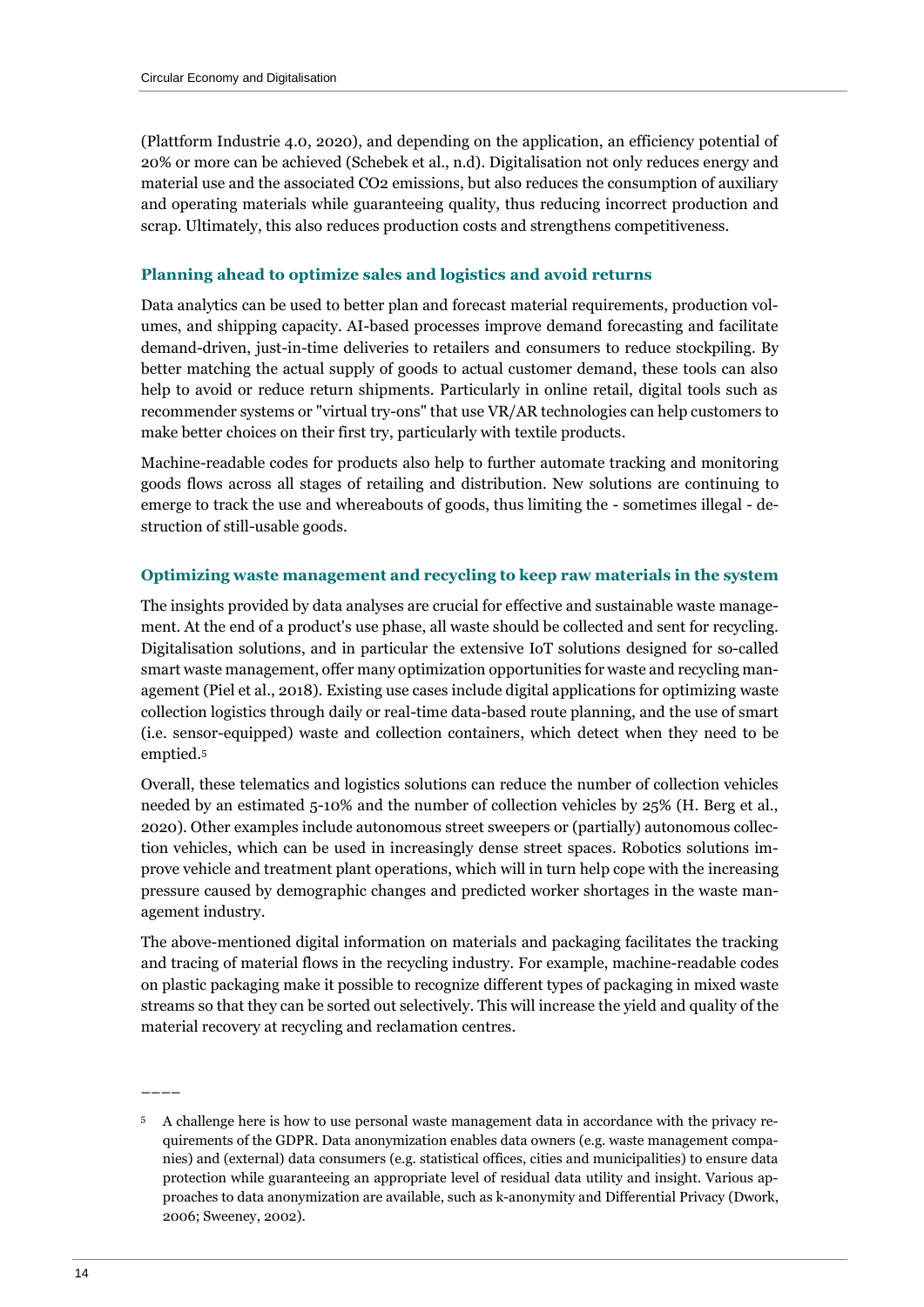AI-based sorting technologies have also improved the quality of recycling and work conditions. Image recognition technologies can be used to automatically detect certain packages or products after they are scanned, and advanced plant controls and robotics can improve the performance and accuracy of sorting plants (EU Recycling, 2021; Flemming & Balthasar, n. d.; Hayes, 2021; RECYCLING Magazine, 2019).

When it comes to preparing and further treating recycled materials, digital control and optimization of process technologies are also opening up new opportunities for transparent and reliable documentation of process parameters such as residence time, temperature, and pressure. Proof of these process parameters is necessary for many functions, including the certification of certain recycled materials. This information about the upstream recycling process makes marketing recovered material easier, as they can be advertised as quality-checked recyclables.

Finally, functional and scalable markets for marketing quality-tested and certified secondary materials (recyclates) must be established to replace the highest possible share of the natural resources used with recycled secondary materials. Quality secondary materials must be available in sufficient quantity and appropriately distributed to meet demand. Digital trading platforms offer new channels for these materials which are, in turn, gaining in importance and helping to overcome previous barriers. They bundle what is still often highly fragmented and regional supplies, thus enabling the recycling industry to network with producers and scale up. However, new quality standards, such as DIN SPEC 91446 which classifies plastic recyclables through data quality levels for use and (internet-based) trade, still need to be developed for these digital markets to reach their full potential. To this end, policymakers can make important contributions to the development of these markets and close-loop material cycles by setting product-specific minimum quotas for the use of recyclates and secondary raw materials - as envisaged in the coalition agreement.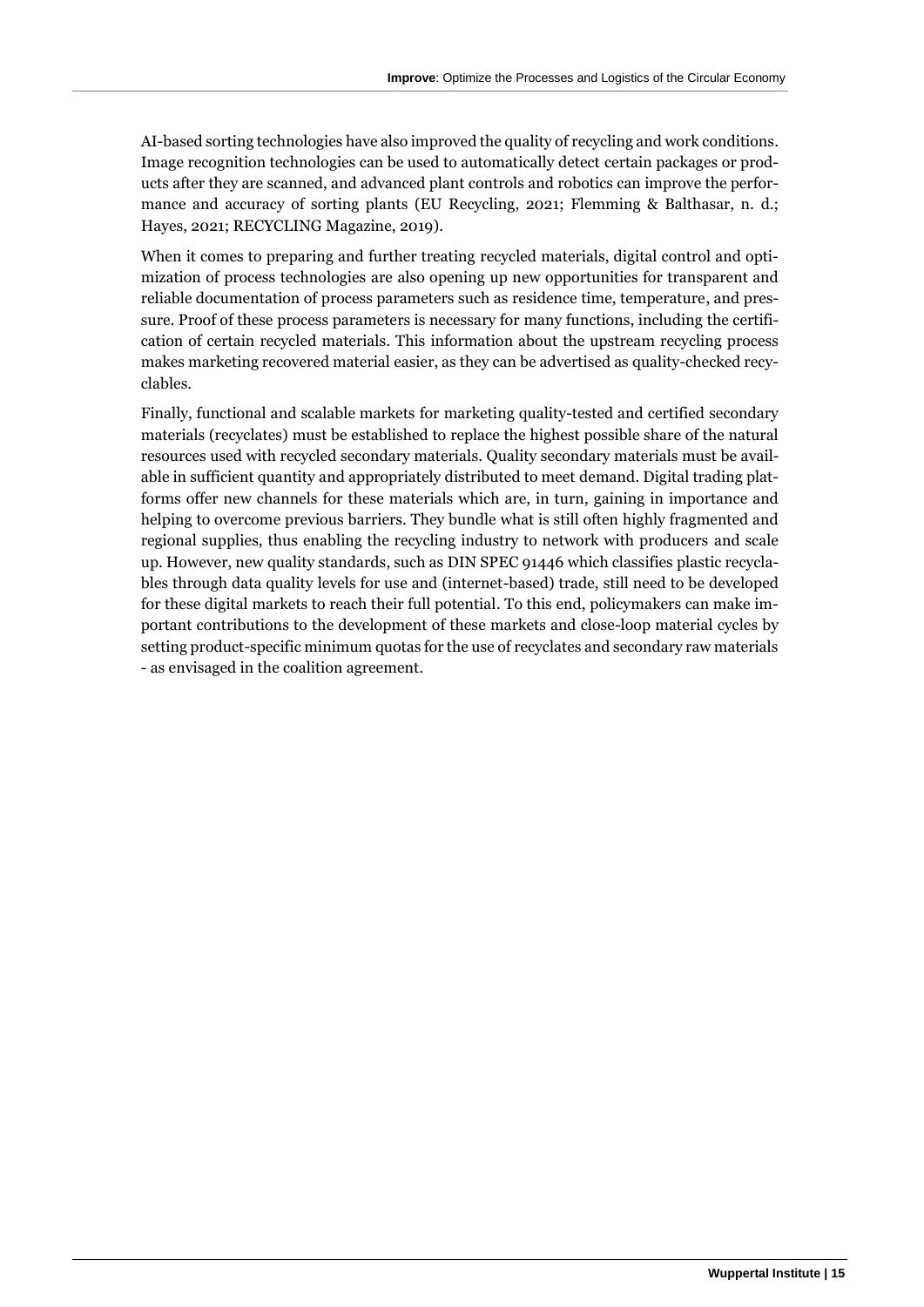### **4 Convert: Realign business models and usage behaviour**

Digital technologies can help improve resource efficiency throughout many aspects of the circular economy. However, such improvements alone will not be enough to alleviate the negative environmental impact of our raw material consumption or realise ambitious climate protection goals. Both the ways in which industries use resources to create economic value and the ways consumers use products to satisfy their needs must change. This is where measures derived from the Convert-Strategy come into play. These measures focus on starting points from which business models can be realigned and from which users, and their behaviour, can be more heavily involved in the circular economy.



*Figure 3:3 Strategies to increase value creation (Source: Own illustration)*

#### **Rethinking value creation**

Digitalisation opens new opportunities to circular business models that focus on serving customer requirements with minimal resource use, utilise products designed for durability, and have strong links to product-service systems (Engels et al., 2021). Currently, companies that are committed to resource efficiency still focus on measures that can optimise the production processes or energy savings addressed in the previous chapter (Figure 4, cf. also (BCG & WBCSD, 2018)). This leaves a huge need for development, as less than half of these measures relate to product design, and very few companies are working on product-service systems.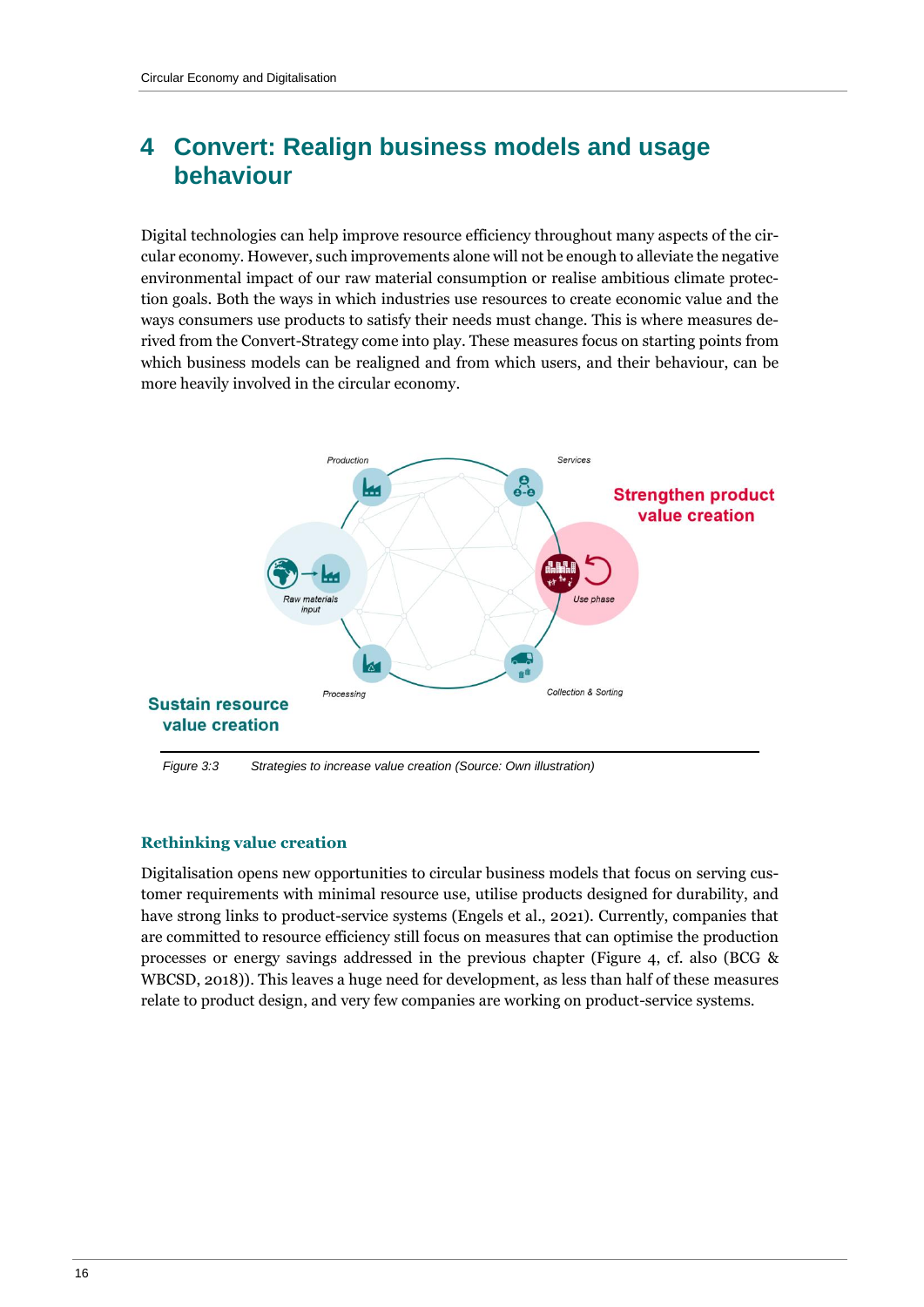

*Figure 4:4 Expected increases in company resource efficiency, according to different measures (Source: Own illustration according to (Engels et al., 2021))*

Circular business models are those that can translate the so-called "inner R-Strategies", such as Re-Think, Re-Use, Repair, or Re-Manufacturing, into entrepreneurial action and business opportunities (cf. Figure 5). The basic idea behind such models is simple: Decouple value creation and the satisfaction of customer needs from the possession and consumption of raw materials. Therefore, climate and resource protection can be seen as a catalyst for a paradigm shift in value creation and industrial production logic (Plattform Industrie 4.0, 2021).



*Figure 5:5 10R strategy elements of the circular economy (Source: Own illustration according to European Environment Agency et al., 2020)*

A number of different approaches exists for circular and resource-efficient business models: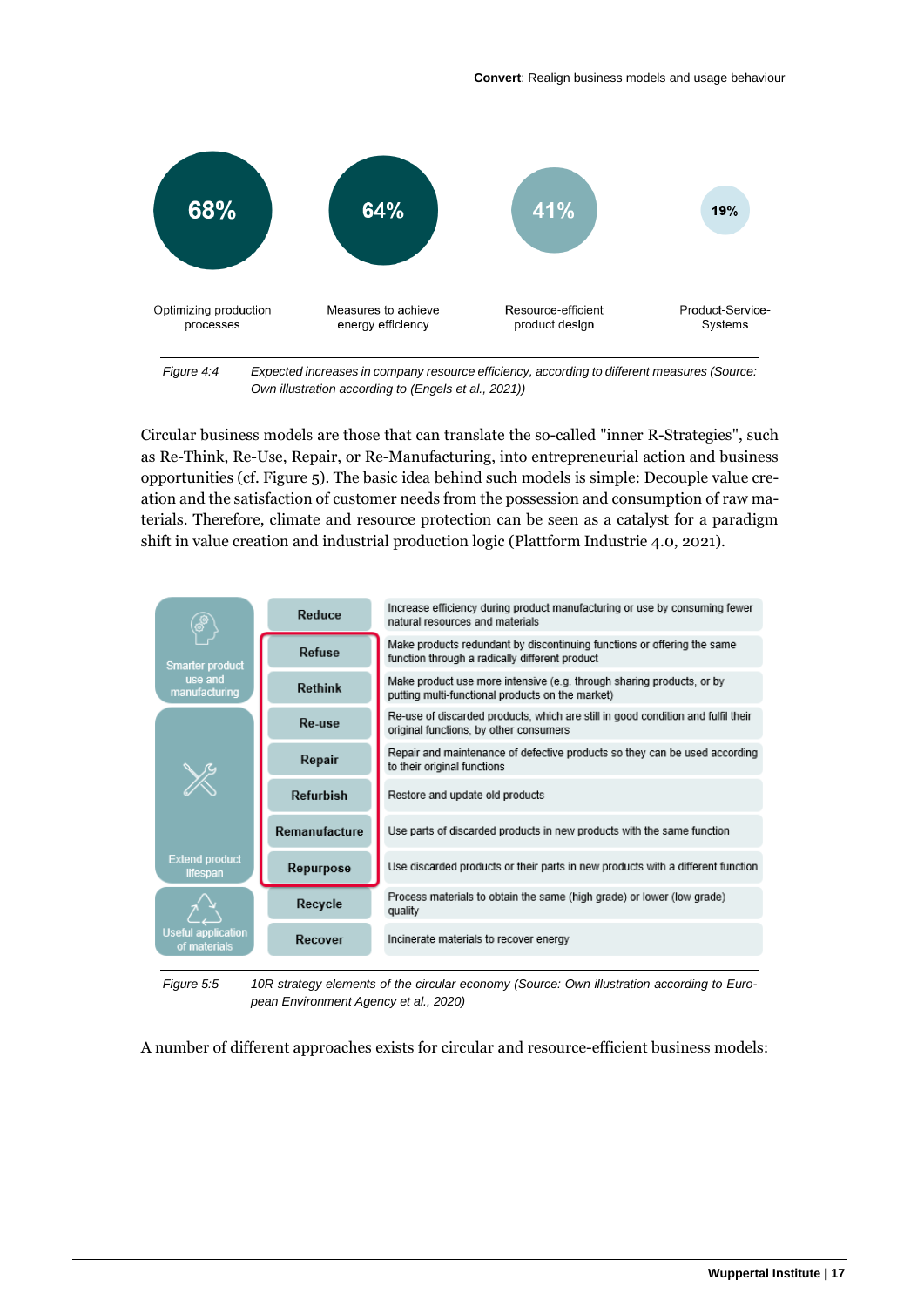With the **usage-based business model**, providers charge only for the actual use of their products6. The product remains in the possession of the manufacturer and can be made available to customers for use when needed. This model gives manufacturers an incentive to provide the most robust and durable products possible, in order to maximise revenue during the lifespan of their products. It is vital to constantly receive information during product use, especially when dealing with high-value products or cost-intensive capital goods. Therefore, machines can be networked together through the application of sensors to assess the condition of any product at any time, quickly detect potential faults or malfunctions, always guarantee operational capability, and minimise follow-up costs through predictive maintenance. These strategies offer the German mechanical engineering industry the opportunity to expand its value creation via operator models, and strengthen its customer relationships.

**The sharing economy** follows the same approach. Equipment, tools, and vehicles are shared by customers and thus used more intensively. This makes it possible for the same amount of resources to create more value and satisfy needs to a higher degree. Digitalisation lowers transaction costs and enables organisations to scale new approaches through platforms and smartphone apps, both as private initiatives and commercial business models. However, the sharing economy is not limited to everyday life, and can also be applied to manufacturing plants in the sense of *Shared Production* or *Production-as-a-Service*. Within industry, especially in SMEs, machines often stand idle for considerable periods, when they could instead be used by other companies. Digitalisation makes it possible to define machine modules with specific functions (such as drilling, milling, or cutting), and then offer and deploy them in networked systems (SmartFactoryKL, 2021). Another example, with over 60-years of history, are "Maschinenringe" associations in agriculture. In such associations, farms join together to share expensive agricultural machinery for short-term operations. A comprehensive digital ecosystem of services has developed alongside these associations, facilitating digital document management, forecasting with agricultural weather data, and much more.

New potential for value creation is also arising from the **extension of the useful life of products** during and after the initial use phase. Through careful repair and maintenance, users can continue using their products and goods for as long as possible. This is the starting point from which political action should be taken, such as obligating manufacturers to give users the right to repair, provide spare parts, and guarantee a minimum product life span (e.g. EU Eco-design Directive or the *Sustainable Products Initiative* (SIP) of the EU announced for 2022). The digital availability of repair information and instructions, alongside required software downloads, are other examples of possible key requirements. Access to digital design data, in combination with technologies such as 3D printing, offer new ways to supply spare parts and can contribute to the reparability, and thus longevity, of products. Digital-product information also supports the identification and proper handling of components and products during return and redevelopment.

Another ideal area for a circular economy is the **marketing of second-hand goods** by private individuals or commercial actors. Through re-use, products can be used for longer periods or even have new functions added. In the case of cars, this is an area with a long-standing tradition, and the same is true in industries where durable capital goods are reused for secondhand machinery and equipment. In addition, everyday objects in our homes offer huge potential in this regard. It is estimated that an average German household owns fully-functional but unused goods and objects worth almost 1,300 euros (Figure 6, (Schwilling et al., 2021)). This

––––

<sup>6</sup> Chemical leasing is a special field for the application of this model. Here, washing agents or solvents are used on a rental basis, then returned to the manufacturer and reprocessed to be used again (the German Environment Agency, 2021).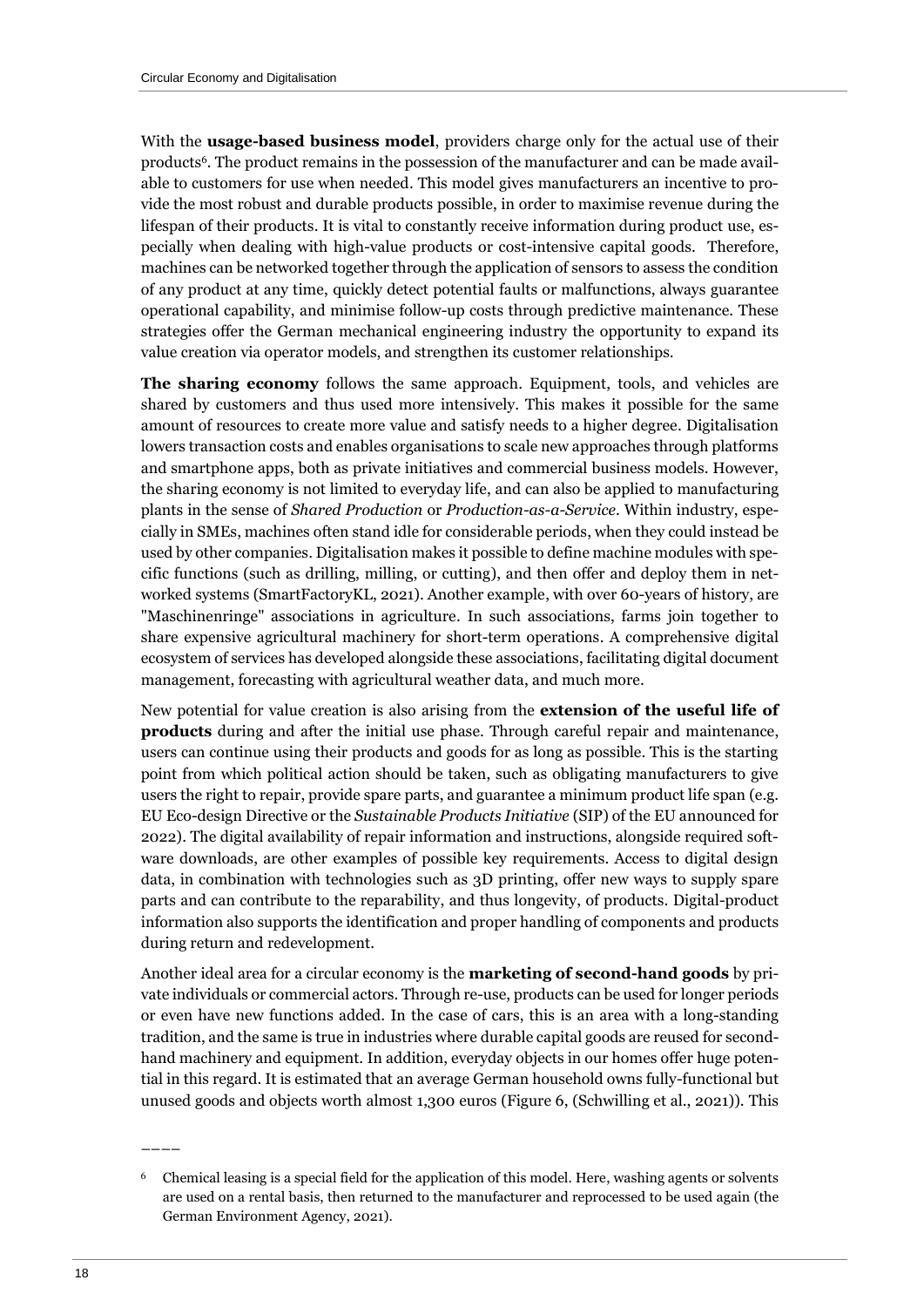equates to a total value of over 50 billion euros in Germany alone. Therefore, it would be beneficial for these goods – which are also considered raw materials - to at least partially flow back into a circular economy through second-hand use. In support of this, digital platforms and smartphone apps can facilitate direct sales between private individuals and enable virtual flea markets or exchange platforms.



*Figure 6:6 Estimated total value of unused products in Germany (Source: Own illustration according to (Schwilling et al., 2021))*

#### **Changing usage behaviour**

The use phase is becoming increasingly essential to a circular economy. Consumers now influence the selection, use, and disposal of products, which is enhancing the influence of individual behaviour on resource consumption.

Accessible product information, such as that seen in the form of a digital product passport (DPP), makes it easier for consumers to make decisions related to climate and resource protection. This primarily affects the selection and evaluation of ecologically-advantageous alternatives during purchase decisions. Information from a DPP, in combination with assistance tools, gives consumers the opportunity to take many more ecological criteria into account, and weigh up all relevant interactions or conflicting goals according to their own individual preferences. Such information can also be used to verify the ecological footprint of a product, according to emissions incurred in the upstream chain or indicators of durability, reparability, and recyclability. Similarly, decisions made based on waste prevention can be facilitated. To maximize the impact of these elements, information on the correct operation, care, and repair of products can be easily provided or given as reminders through smartphone apps and networked with service providers in the vicinity. Therefore, complex information and contexts can be illustrated during and integrated into everyday life. Ultimately, this will empower consumers in their ability to make decisions and take action.

Digital technologies can also offer us guidance towards the end of a product's lifetime and support the correct collection and separation of waste. Sensors and image recognition technologies in bins, containers, and collection vehicles can provide data on waste composition and quantities, and thus also identify misdirected waste. Based on this, users can be offered new incentives for correct waste disposal, as well as new options for related feedback and learning, ultimately helping to avoid unnecessary waste through the application of approaches like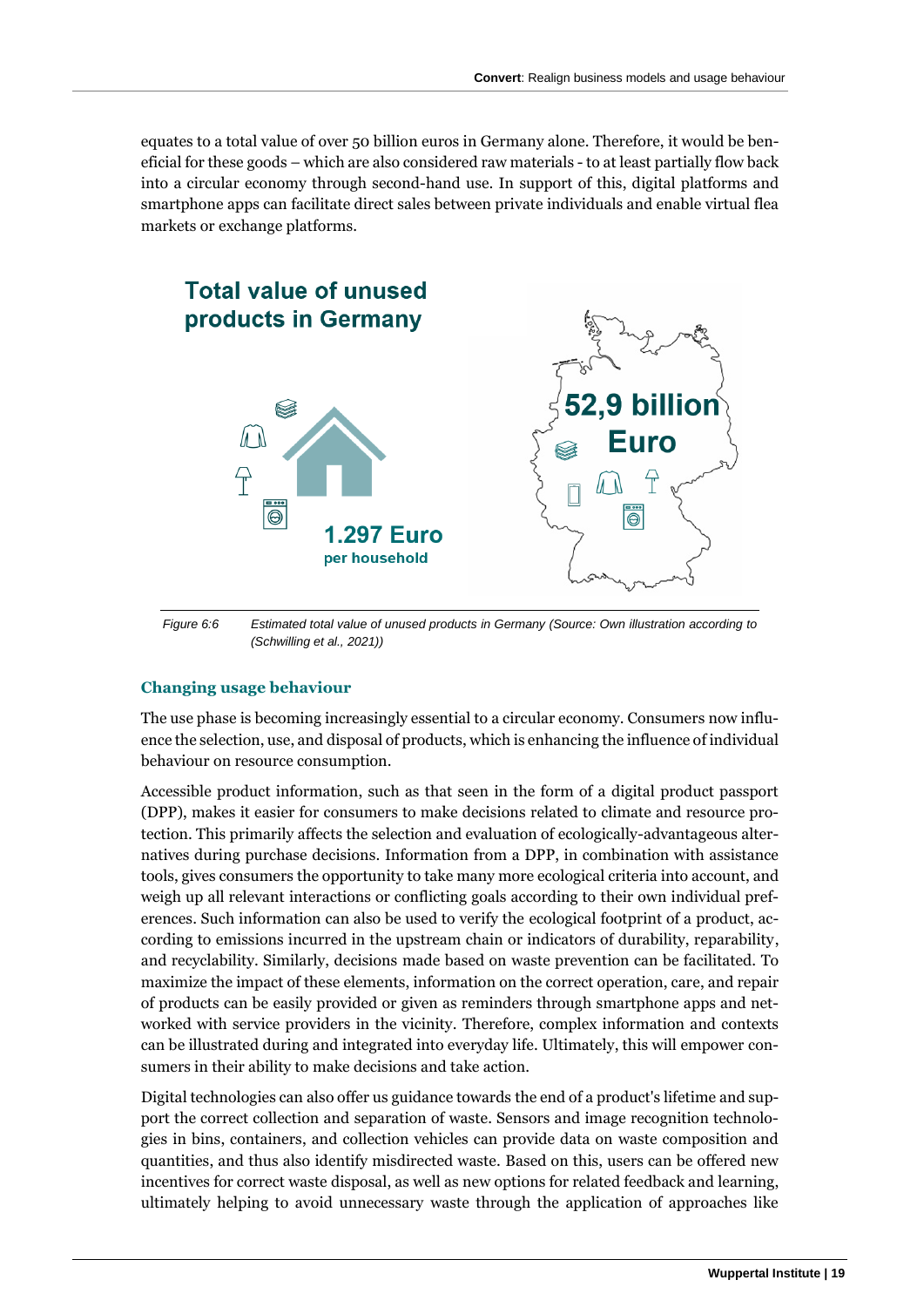nudging or gamification. Such behavioural strategies complement the solutions for the logistical and technical optimisation of waste collection and disposal outlined in the previous chapter.

However, it is not only private consumers who need to change their behaviour to achieve more sustainable consumption and lifestyles. With a total purchasing volume of 500 billion euros, public procurement in Germany is a key factor in demand and represents the largest customer group in many markets (Fischer & Küper, 2021). Therefore, this group has a huge responsibility due to its enormous impact on climate protection and the development of a circular economy. Digital solutions can support the implementation of sustainability-oriented procurement by public institutions (*Green Public Procurement*) in numerous ways. For example, through the creation of central user-friendly platforms that facilitate searches for legally-compliant, pre-qualified, and ecologically-oriented suppliers during procurement procedures.

#### **The foundation is laid, scaling is needed**

In recent years, more and more initiatives for circular, resource-efficient business models have emerged. However, these initiatives are always opposed by emerging trends, such as fast fashion. This trend has fuelled increasing clothing and resource consumption due to constantly changing fashion collections. Clothing production doubled from 2000 to 2014, to more than 100 billion garments, and annual production is expected to reach 200 billion by 2030. On average, German consumers buy 60 items of clothing per year - but wear them for only half as long as they did 15 years ago (Kopp et al., 2021).

This shows that the creation of a circular economy is by no means an organic process. The key to success lies in the large-scale expansion and dissemination of the business models and behavioural changes outlined in this chapter. This requires political action to define ambitious and binding targets, consistent incentive systems and regulatory frameworks to trigger and guide the transformation processes needed.

We must move beyond individual, fragmented approaches and trigger broad, self-reinforcing and dynamic scaling. At the same time, the many opportunities for optimising individual process and material flow management mentioned in the previous chapter must be constantly exploited and expanded through new and innovative technologies.

The self-reinforcing scaling and technology-enabled exploitation and expansion closely influence each other, and are key to a system change. Digitalisation can facilitate and drive this change if it is understood as an integral element of the ecological industrial transformation.

The next chapter will discuss the pillars and prerequisites for this transformation.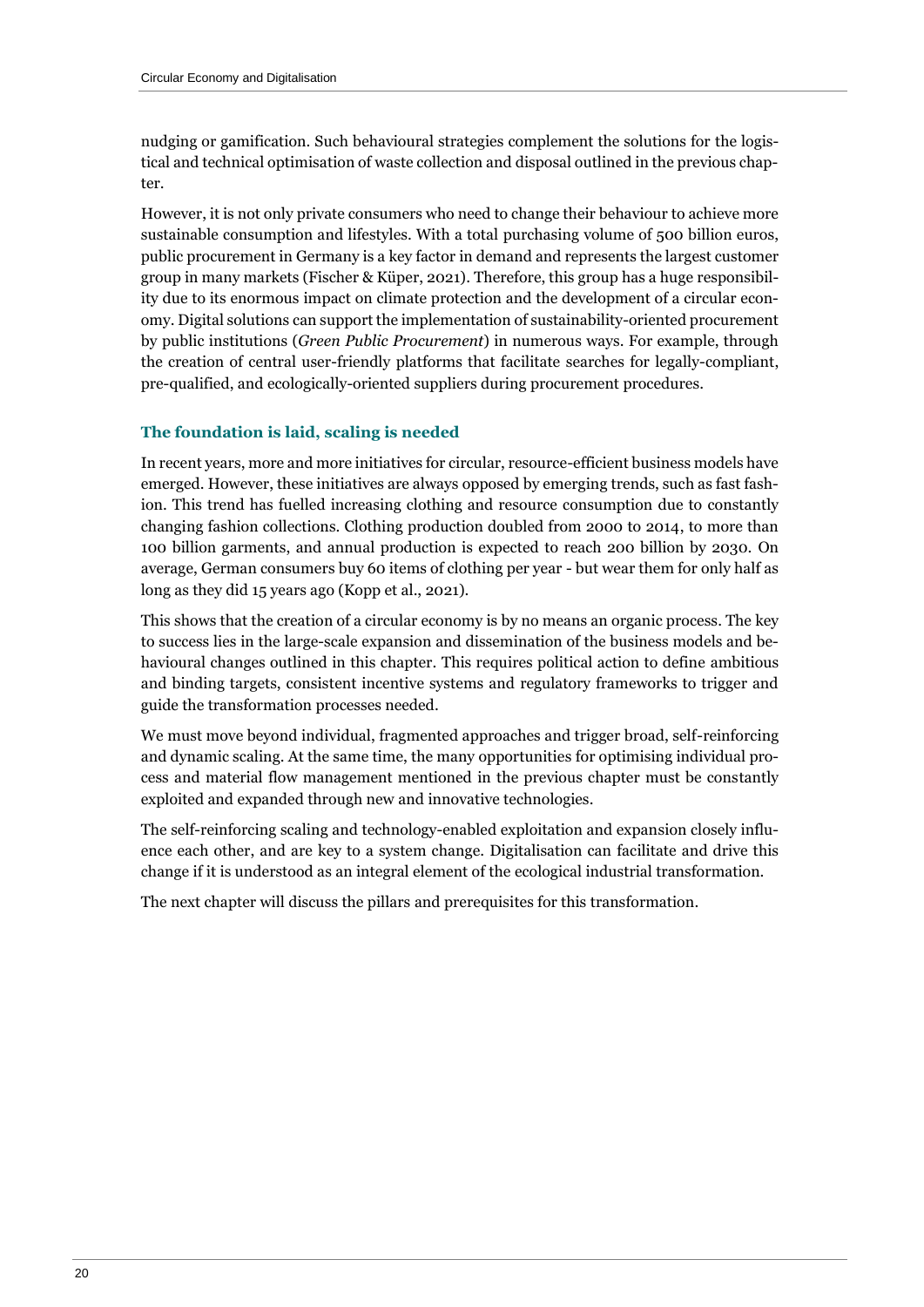# **5 Transform: Create conditions for a digitalecological industry**

Digitalisation and sustainability have set the framework for the coming decade. They place similar demands on all involved entities: It is necessary to adapt to an increasingly networked world and to develop a systemic way of thinking and acting. We must be adaptable to a dynamic range of innovations, rapid changes in the environment, and major challenges. Possible solutions are also required. In both digitalisation and sustainability, life and actions are embedded in higher-level change processes and Change Management is set to become a permanent key task, while neither area has a fixed end point.

The digital and ecological transformation of our economy will only lead to success if it is understood as a joint task. The transformation requires change at a number of different levels: Companies must reposition themselves internally, develop further, and build new capabilities; relationships between companies within value chains or sectors are changing, and partnerships and cooperation are becoming increasingly important, meaning new structures must be created to support digital interactions and data flows between actors; and political framework conditions and incentive systems must adapt to new challenges and tasks.

The framework for a successful digital and ecological transformation can be established through the following five pillars and action fields. These must be at the very heart of the agenda over the coming years (Figure 7).



*Figure 7:7 Prerequisites for the digital-ecological industrial transformation (Source: Own illustration)*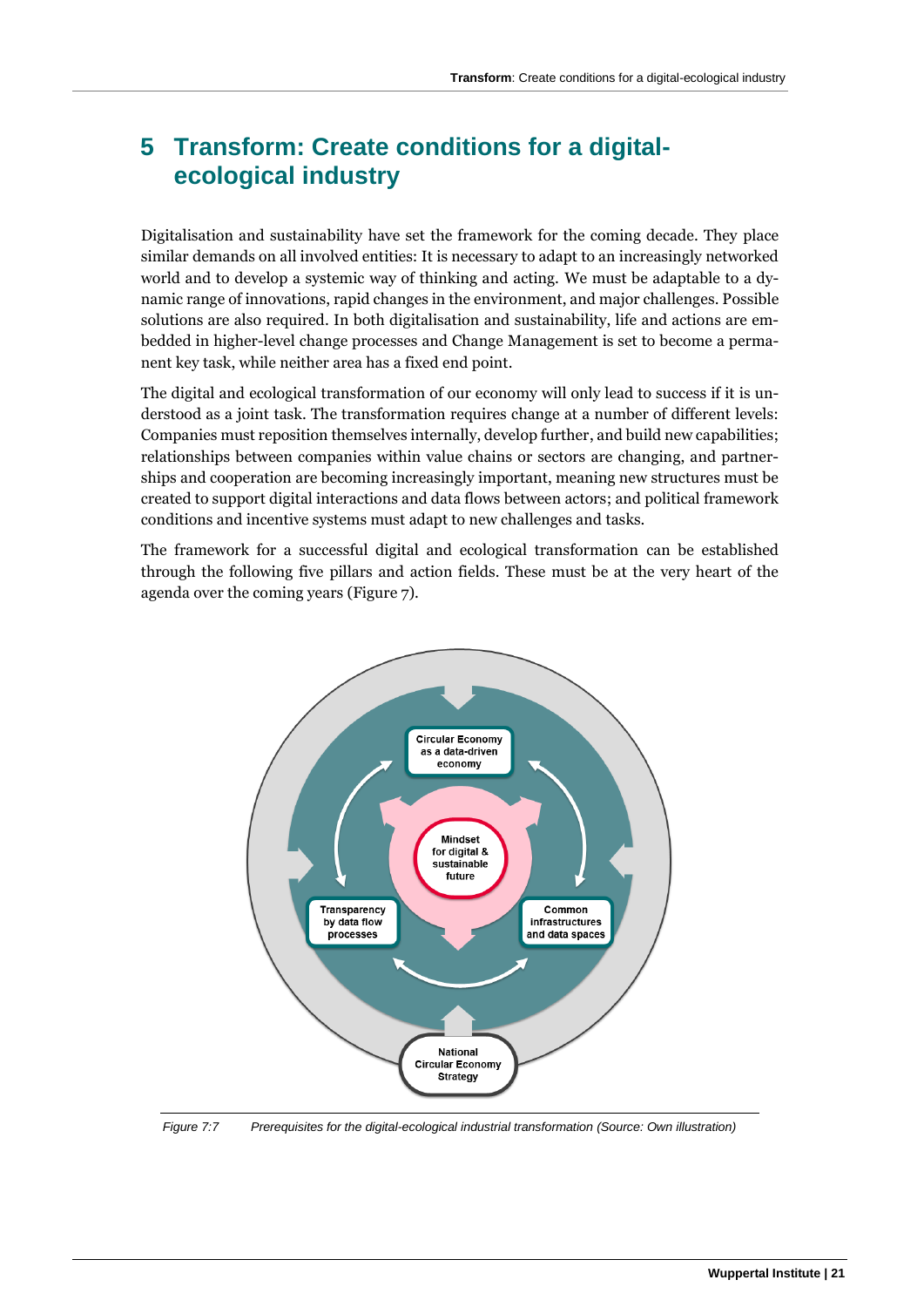#### **5.1 The role of data in the circular economy**

The ability of any company to optimise resource use is related to its degree of digitalisation, which, in the sense of a circular economy, is the ability to fully exploit the potential of data. Empirical studies give us a clear picture (Engels et al., 2021): The more digitalised a company is, the more successfully it can save materials (Figure 8).



*Figure 8:8 Material savings in German companies according to degree of digitalisation (Source: Own illustration according to (Engels et al., 2021))*

The degree of digitalisation within companies must be continuously increased. Data and digital processes must be used more consistently during internal actions, decisions, and interactions with external parties. It is not enough to simply collect data. Data must also be merged and integrated for further analyses (Figure 9). Raw data and measured values originating from smart sensors or other data sources can be processed as knowledge and unlock new possibilities. The highest level of knowledge, so-called "digital wisdom", allows the understanding of the past to provide insights into the future.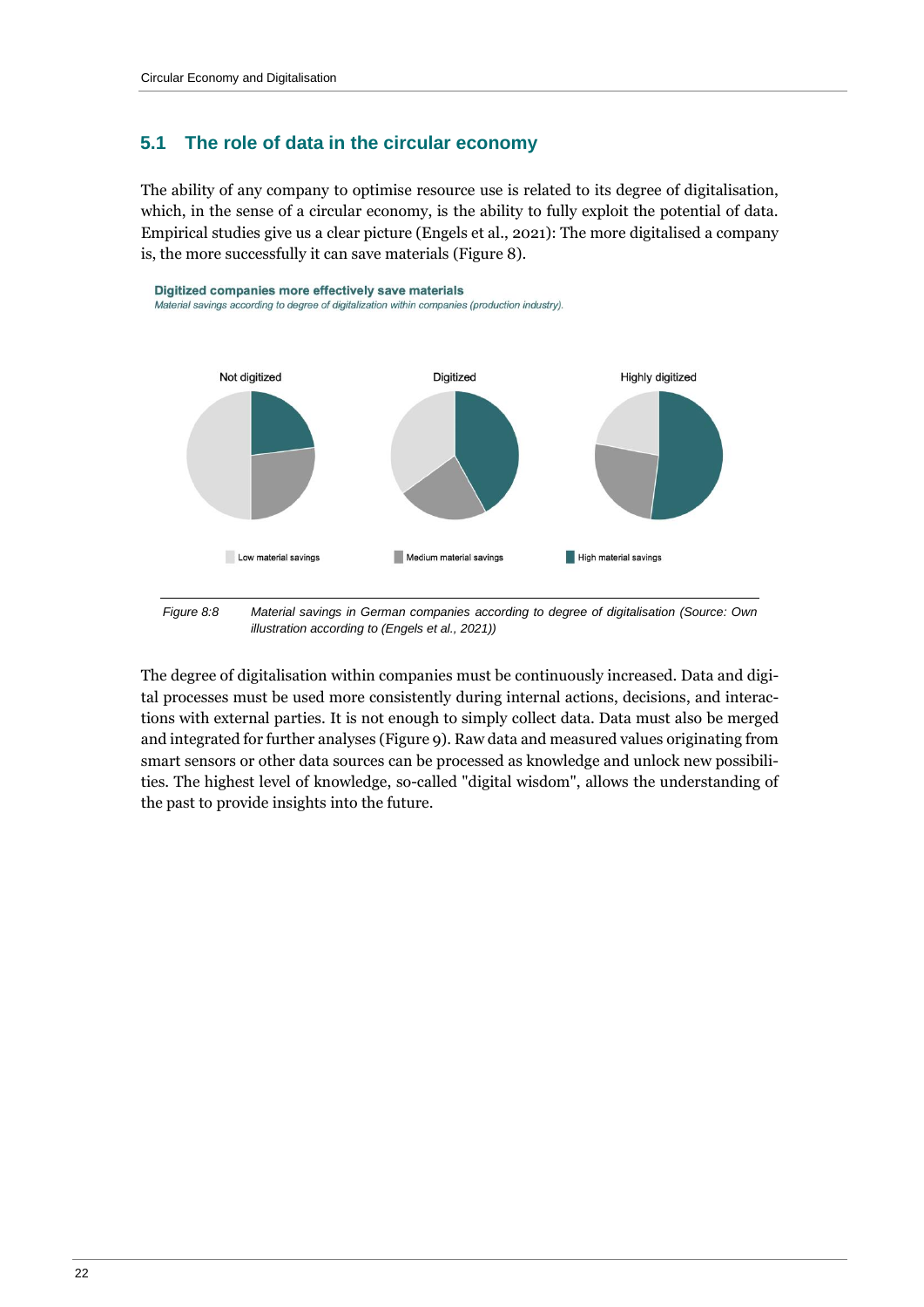

*Figure 9:9 Smart circular economy framework (Source: Own illustration according to (Kristoffersen et al., 2020))*

Within the context of digital wisdom, the sustainable use of resources within a company can be gradually increased. The first step in this process involves understanding and describing the current status and patterns of resources used in a company and its business areas. Based on this, companies can conduct diagnoses, obtain explanations, and discover optimisation potential. In addition, learning systems can be utilised to model future developments and derive predictions. These actions will strengthen a company's ability to act and react within complex, dynamic environments. Today, many companies still see themselves as latecomers in this area (A. Berg, 2021). Therefore, they must expand and strengthen their digital capabilities over the coming years.

New production processes, accelerated innovation and production cycles, more platformbased business relationships, and growing customer demands are all driving digitalisation and data orientation in businesses. However, companies cannot focus solely on these factors, as they must also assume more responsibility for greenhouse gas emissions and environmental protection. Therefore, data centricity, climate-protection requirements, and resource conservation must be thought of collectively from the very outset of a transformation to a circular economy, which must also be understood as a data strategy.

The different dimensions of data in a company must grow as one. Sustainability-related data and potential actions will then become an integral part of digital management systems in the sense of a "*Sustainability Ledger*", alongside classic methods for overseeing financial and production (Plattform Industrie 4.0, 2020). The demand for such sustainability-related information is currently on the rise. Therefore, over the coming years, the capital market and institutional investors are expected to increase pressure to be able to evaluate the sustainability impacts of companies in their portfolios, in order to reduce ecological risks.

#### **5.2 Whole system transparency for transparency**

A data-based circular economy requires data to be available throughout every step of the entire cycle. This means breaking down existing data silos, reducing boundaries between involved actors, and establishing a mutually-beneficial, data-sharing culture.

The concept of a DPP centres on tools effectively exchanging data within the circular economy. Information about a product and its environmental impact is made available across company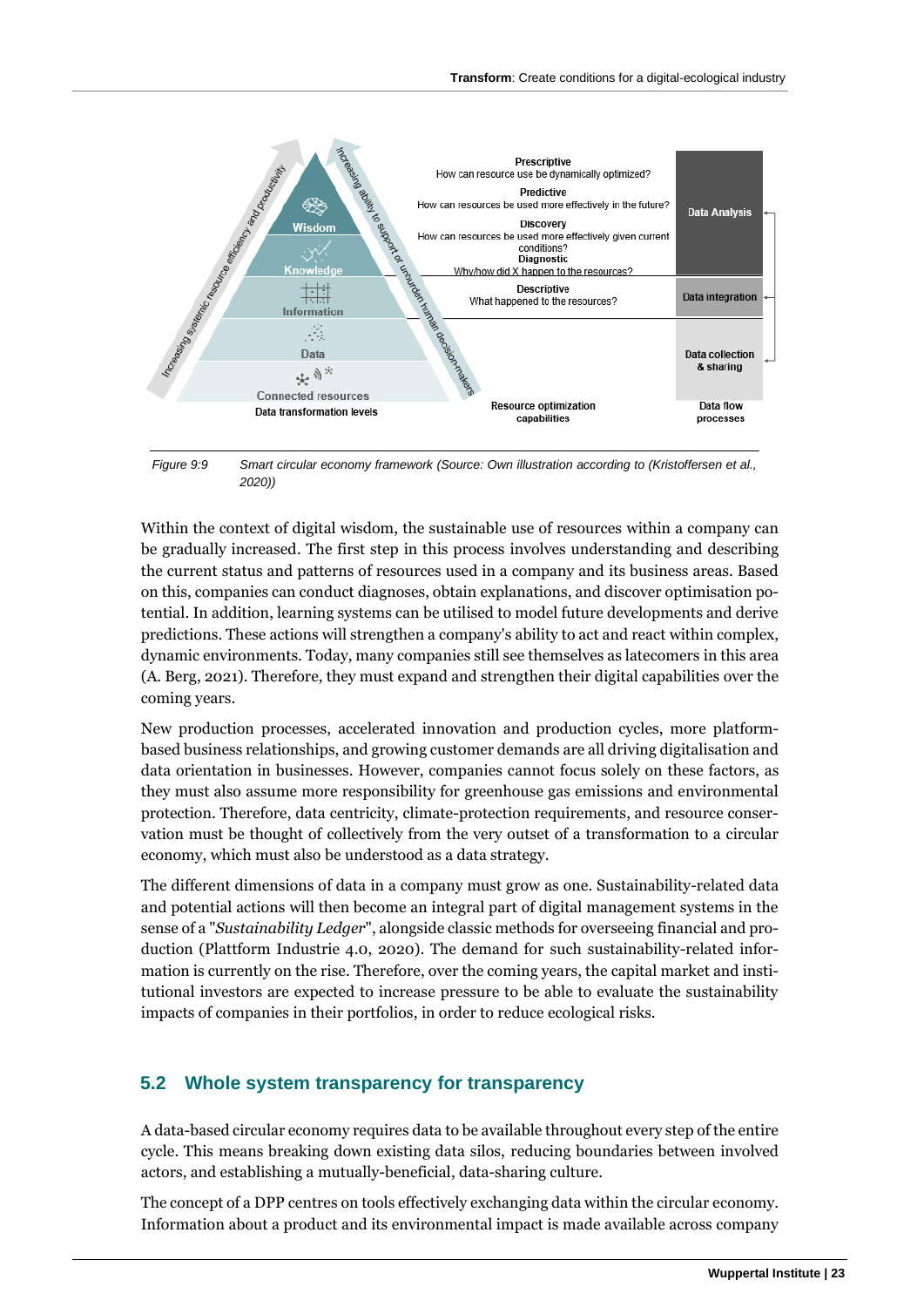boundaries throughout that product's entire life cycle. This serves as the prerequisite for a number of the strategies and measures discussed above. Following EU initiatives (European Commission, 2020a; Götz et al., 2021), numerous concepts, implementation modules, and pilot projects are being developed for various use cases. In support of this, it will be crucial to work with relevant stakeholders, such as industry stakeholders, to find a pragmatic and flexible approach that enables easy entry to this challenging process and applies learned experiences to achieve continuous improvement and development. Such an approach is already being piloted for ongoing activities under the EU Battery Regulation, related to a product passport for electric-vehicle batteries (Kadner et al., 2021).

Policymakers must define a framework that considers the goals of DPPs, supports the ecological effectiveness of a circular economy, and ensures companies' implementation efforts can be managed effectively. In this context, it is important that interfaces with existing or emerging information systems or databases<sup>7</sup> are defined and synergised, and free from redundancies or inconsistencies. We see this as a core element of resource and economic policy for the coming years. The new federal government must play a more proactive and formative role within these processes at the European level.

#### **5.3 Infrastructures and data spaces for the digital circular economy**

The fundamental idea of the digital circular economy is that companies and actors share and pool data, feed it into relevant tools, such as DPPs, and then develop circular business models based on the pooled data. To achieve this, the following goals must be realised:

- Reliable and secure infrastructure for data storage and processing that preserves the sovereignty of users
- Clear guidelines, fair rules, and trustworthy governance for differentiated data access and use according to the respective roles of stakeholders
- Standards and interfaces that enable efficient and flexible scaling in different use cases, as well as the expansion of the application field through interoperability with other systems

Achieving these goals will require diverse stakeholders to take coordinated, collective, and concentrated action in order to avoid a patchwork of individual and fragmented stand-alone solutions. Examples of such action can already be seen in the development of next-generation cloud infrastructures and services in Europe, within the Important Project of Common European Interest (IPCEI-CIS), and the ongoing international initiative GAIA-X and its application-specific project CATENA-X for the automotive industry8.

––––

<sup>7</sup> Examples at EU level are the SCIP database on critical substances (Substances of very high concern (SVHC) in products) of the European Chemicals Agency (ECHA), and the EU Product Registration database for Energy Labelling (EPREL), cf. (Götz et al., 2021; Sipka & Hedberg, 2021)

<sup>8</sup> https://www.bmwi.de/Redaktion/DE/Artikel/Industrie/ipcei-cis.html, [https://www.gaia-x.eu/,](https://www.gaia-x.eu/) https://catena-x.net/de/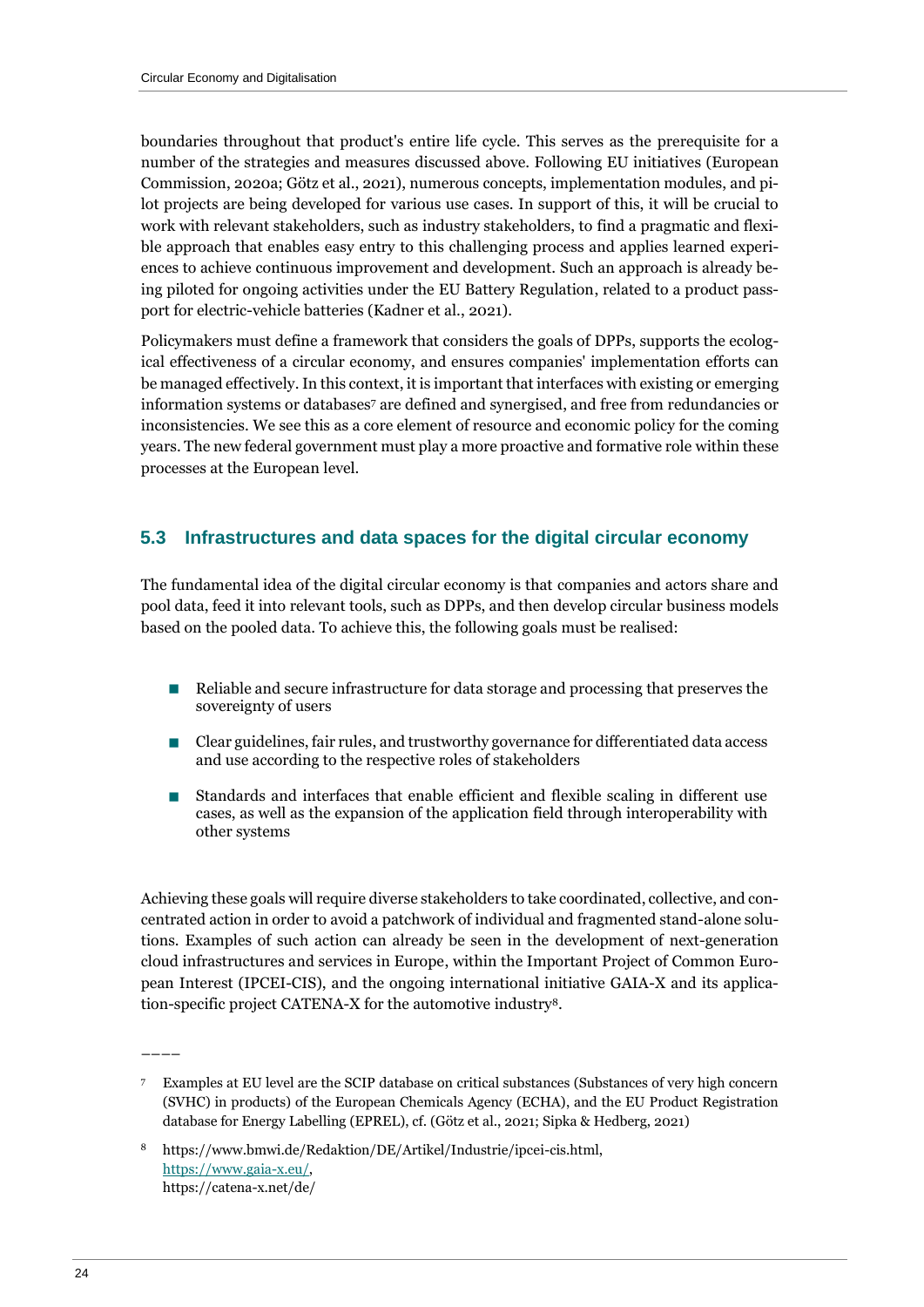This concept has recently been gathering steam and a number of the most important prerequisites are being realised. We must now further develop these prerequisites into fully-fledged requirements, with consideration for the idea of a European data space for the circular economy. Over the next few years, horizontal structures will gradually become available and operable in vertical application fields. For example, the CATENA-X initiative targets companies in the automotive value chain and pursues a vision of creating the "most user-friendly environment for the establishment, operation, and collaborative use of end-to-end data chains along the entire automotive value chain". Such building blocks are essential to the circular economy, and material flow management and resource efficiency must therefore be carefully considered within the emerging data ecosystem. However, other application fields are still lacking when it comes to such concepts, structures, and initiatives. Therefore, a roadmap must be created to ensure their systematic development over the coming years.

Individual companies cannot develop the necessary horizontal structures and ecosystems as self-owned, separate solutions. Openness to technology, flexibility and individuality during application, widespread trust, and acceptance of governance and regulatory frameworks are all prerequisites for success. In addition, the dissemination of large-scale investment and highquality technical know-how will be required to develop efficient solutions.

According to the principle of "industry-led, politically framed, pioneer-driven", we have achieved the broad and effective coordination of stakeholders from science, industry, and politics. The development of the reference architecture model of Industry 4.0 (RAMI 4.0, cf. (Arnold & Liebe, 2018)) and AUTOSAR (AUTomotive Open System ARchitecture) serves as a framework for software development in cars, and displays the true value of collaborative approaches. Through such approaches, substantial scale can be reached quickly, while parallel developments and repeated costs can be avoided.

Science and industry must take on the challenging task of designing viable and future-proof solutions. Meanwhile, politics is responsible for initiating processes, (co-)funding development and set-up costs, especially during initial phases, defining overarching social and political goals, and ensuring ecological quality standards are upheld.

#### **5.4 Being digital and circular means being systematic**

Digital transformation and the circular economy are reshaping the roles of companies and stakeholders. These actors are becoming more interconnected than ever before in regards to value creation, material flow, interactions, and data relationships. Data is gaining new value within the exchange of services and laying the foundation for data-driven business models, such as when machine or building data is analysed to provide better services, optimise operations, and increase user satisfaction.

Traditional boundaries between companies, and even within company divisions, are steadily dissolving, with company activities increasingly becoming part of larger, digitally-organised ecosystems. Such ecosystems may be based on partnerships and collaboration, or created through the strategic expansion of a company's business activities. We have observed that both companies and industries are placing greater strategic importance on access to recycling capabilities and high-quality secondary materials. Leading companies in the retail sector are heavily involved in the collection, sorting, and recycling of packaging waste and are expanding these activities to every part of a circular economy. In the automotive industry, the switch to electro-mobility is bringing vehicle batteries and the related raw materials into strategic focus. Through corporate commitments or strategic partnerships in both battery production and recycling, manufacturers are strengthening their competitive advantage and securing access to valuable raw materials and competencies.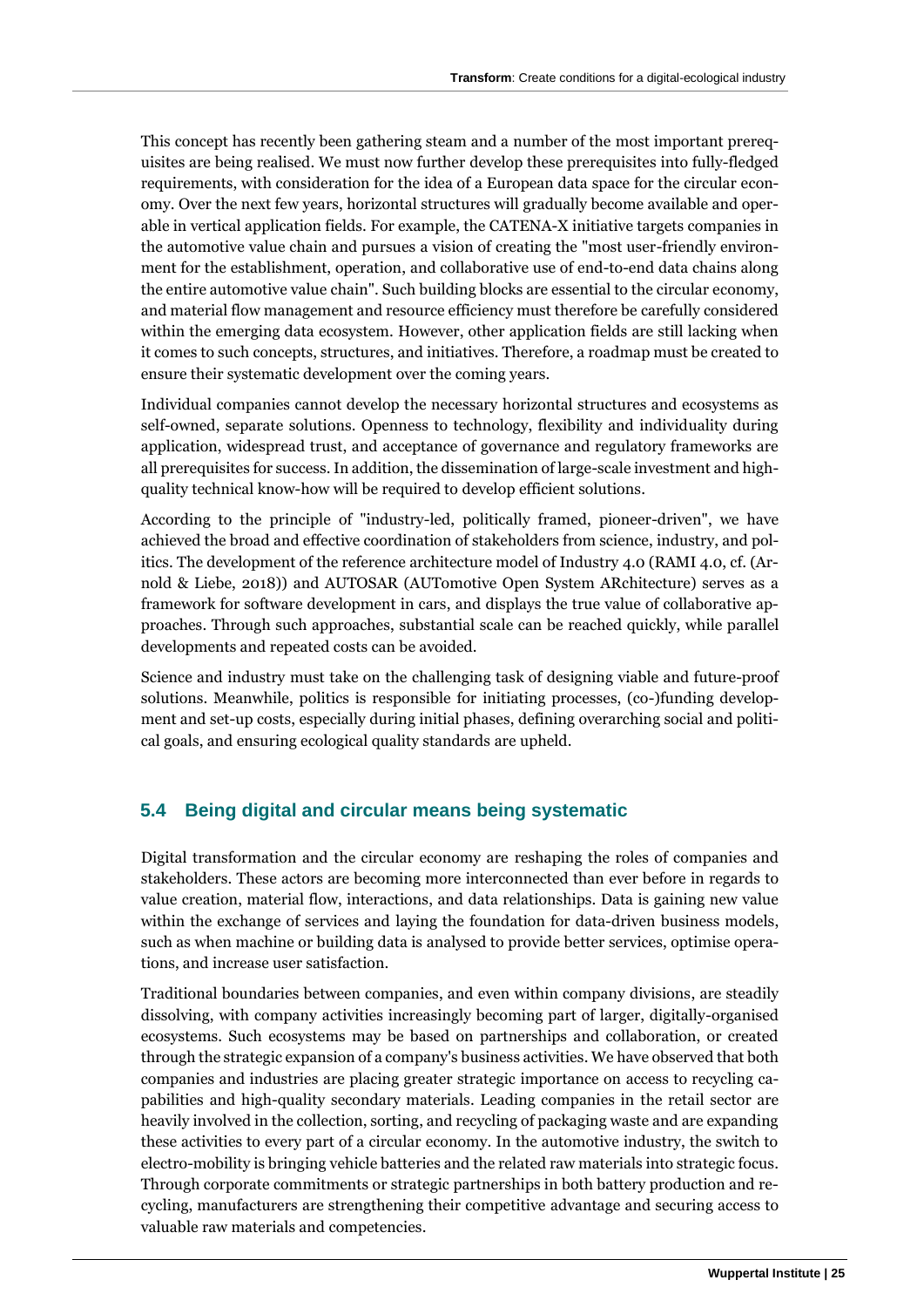Consequently, this development demands that enterprises rethink their individual role within the system, and adopt a mindset of "consolidation for maximum optimization" that promotes a culture of data sharing and collaboration. Traditionally, fragmented data silos - especially within organisations – need to be broken up and rendered usable for the common good. Progressive digitalisation requires actors in society, administrations, and the economy to develop new competencies, as well as a systemic understanding. Transformation skills are a universal prerequisite for both shaping digital transformation and effectively meeting the challenges of climate change and resource conservation. Sustainability and digitalisation demand the engagement of all actors, and should be understood as a single, common transformation task rather than being treated as separate elements.

We must create an agenda for building digital-ecological transformation competence in both business and society. It is vitally important to support the political promotion of information offers, digital innovations, and the development of technical competence, especially for SMEs. In addition, market trends, such as software-as-a-service solutions, can significantly reduce the costs and qualification requirements for the use of complex tools and AI solutions, and thus facilitate their widespread use. It is crucial that the development of digital competence is properly oriented towards simultaneously tackling climate and resource problems, and is embedded within strategies of the circular economy from the outset.

#### **5.5 A strategy to act as the guardrail for transformation**

When we carefully consider the challenges described at the beginning of chapter 2, and the need to build a climate-neutral and resource-efficient economy, it quickly becomes clear that the goal is not simply a "green", clean economy, but a different economy. Unlike the substitution of fossil fuels with renewable energies, the decoupling of value creation and need satisfaction from resource use will cause structural changes within sectors, in the form of circular business models and customer behaviour. Upstream stages of material provisioning and processing will become less important, while providers of use-related, often digitally-supported services to increase resource efficiency will grow in importance.

With an increased attention on digital transformation, climate protection, and resource efficiency, a profound transformation to a digital-ecological industry lies ahead. This transformation must show us the way to climate neutrality, while contributing to the robustness of global supply chains and resilience against raw material crises.

None of this will be possible without proactivity and political leadership. We need an overarching circular economy strategy that outlines the transformation path for the coming decades. The complexity of material flows and (international) industrial interdependencies certainly make this a daunting task. Fortunately, the German resource efficiency programme ProgRessIII already offers a broad spectrum of starting points and required actions, and it is already clear that small-scale and specific measures must be carefully thought out in order to improve their effectiveness.

However, tasks must no longer be fragmented into individual ministerial responsibilities. The time is more than ripe for an integrated approach that creates an overarching framework for a digital-ecological economic policy across all ministries. Similar to climate policy, the ambition of such a policy should be to define – to the extent possible - targets and timeframes, specify sectoral contributions, and determine intermediate steps in conjunction with the EU framework. This will create common guidelines for the elaboration, coordination, and implementation of sector-specific tasks across the various ministries and action fields involved.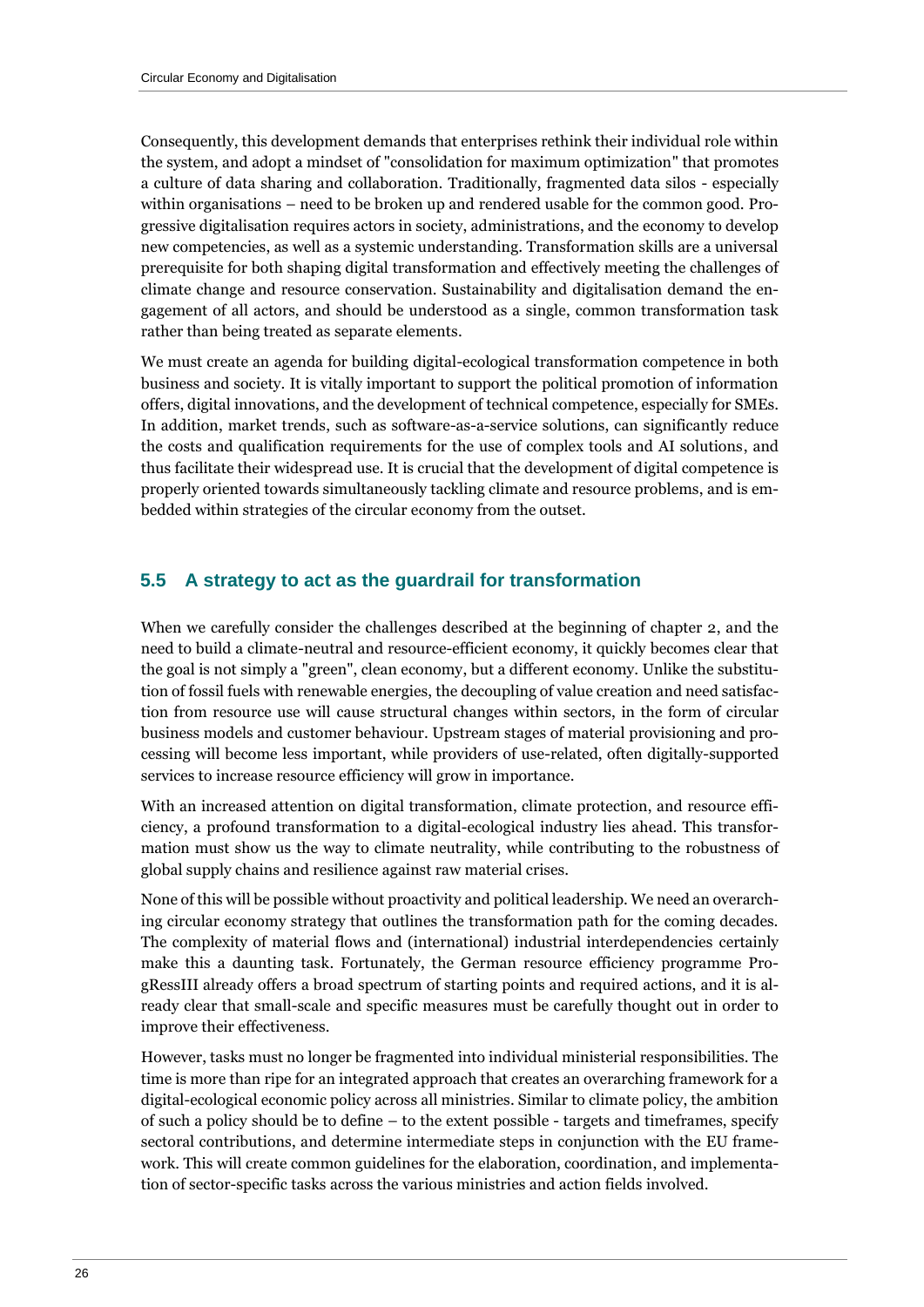These guidelines help all actors within a circular economy to gain a reliable orientation, better position themselves according to their potential and responsibilities in regards to the upcoming transformation, develop roadmaps, and establish success-critical partnerships and ecosystems for the implementation of their circular economy strategies.

After readjusting and strengthening its climate policy, the new German government, alongside all stakeholders, will have the opportunity to comprehensively combine the two core topics of digitalisation and sustainable economy to develop an outlook for an internationally-competitive, sustainable, and digital future economy.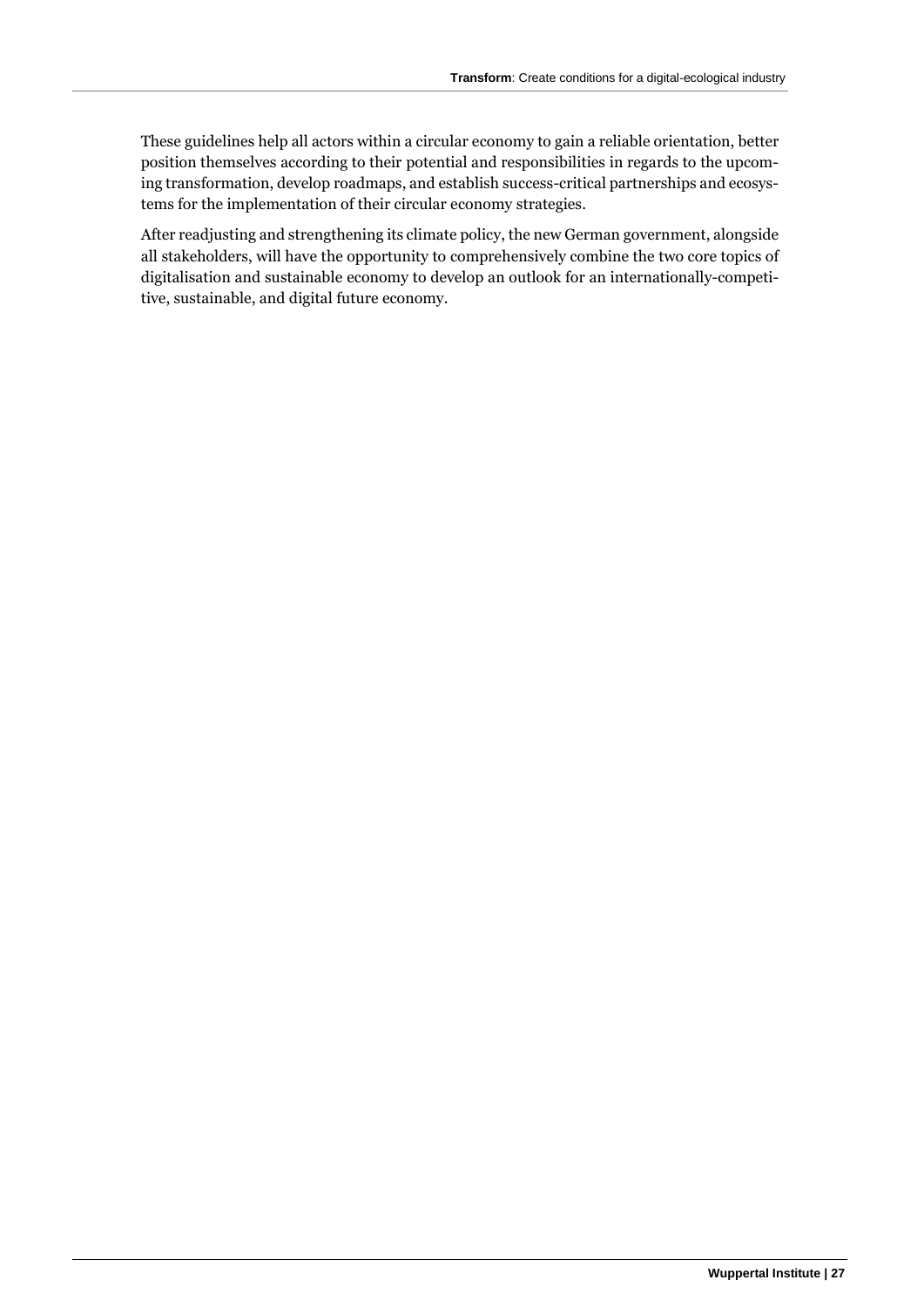# **6 Risks: Unsustainable and non-circular digital solutions**

The previous sections have outlined the key role that digitalisation will play in economic transformation towards a climate- and resource-friendly circular economy. It is crucial that these opportunities are seized. At the same time, it must be remembered that digitalisation itself can negatively impact the environment.

These negative environmental impacts arise primarily from **energy consumption** and the associated **greenhouse gas emissions** during the operation of devices, systems, and infrastructures. Various private and political initiatives related to the digital economy are aiming to achieve climate neutrality in the coming years9. Starting points are the use of new, more efficient technologies, intelligent energy management (e.g. through the use of AI processes) and, above all, the switch to a renewable energy supply (Bieser et al., 2020; Gröger et al., 2021; Hintemann et al., 2020a, 2020b; Masanet et al., 2020).

In addition, extracting and processing the raw materials needed to **manufacture physical end devices, facilities, and infrastructure** have numerous social and environmental impacts. At the same time, disposal issues are being exacerbated worldwide by mounting electronic waste. The recycling rates of end-of-life devices remain inadequate (less than 20% (globally) or 45% (Germany)) (Baldé et al., 2020; Forti et al., 2020; Umweltbundesamt, 2020). The principles and strategies of a circular economy outlined above must therefore be consistently applied to all digital products and end devices.

In the case of private households, the increasing number of digital end devices with typically short service lives is a significant driver for the increased resource consumption of digitalisation, even if offering a range of functions on one end device can partially compensate. Focus must be placed on extending the useful life of raw materials through improved durability, repairability, and recyclability of end devices. This will require increased modular construction and more refined interchangeability of individual components. Key starting points include the development of strategies for software updates, in order to avoid software-related obsolescence or the potentially time-delayed release of hardware licences, as well as software codes (open source) for alternative providers of repair solutions and update offers.

Within the industrial IoT environment, the number of electronic components and digital technologies is increasing faster than ever. In stark contrast to private use, complex ecosystems of diverse hardware components and software modules, from a wide range of providers, are emerging from production plants and logistics systems. Approaches for IT governance, lifecycle management, and the ecological optimisation of system architectures still need to be discovered (Wurm et al., 2021). A new action field is represented by the increasing use of sensors and networked digital technologies in everyday life, for example, RFID chips in products or microelectronics in textiles (smart textiles) and wearables. However, this mixing with other material flow makes the proper disposal and recovery of electronic materials difficult (Köhler et al., 2018).

––––

<sup>9</sup> For example, the EU Digital Strategy (European Commission, 2020b), the BMU's Environmental Digital Agenda (BMU, 2020b), and the European Green Digital Coalition (EGDC, (European Commission, 2021).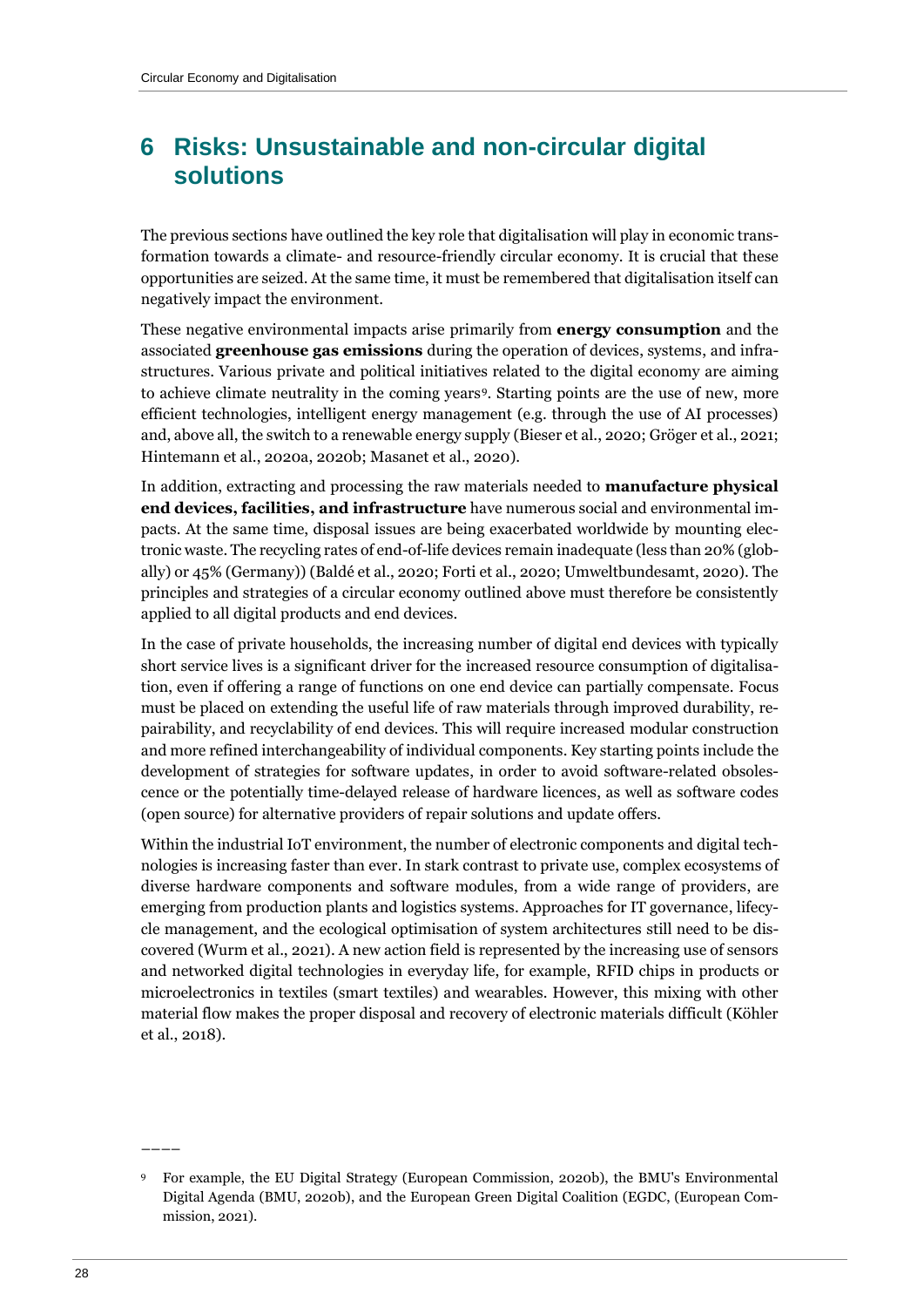### **7 Conclusion**

Germany as a highly-industrialised country facing a historically-important decade. Together with the international community, we must set a course to secure the natural resources that are fundamental to life. In the coming years, businesses and society must create the conditions for effective climate, environmental, and resource protection, as well as for the preservation of biodiversity. In pursuit of these goals, the development of a climate-neutral and resource-efficient circular economy is key.

A holistic digital transformation is occurring, constantly presenting options for new actions and continuously expanding the scope for possible solutions. We now have the opportunity to utilise the unique advantages of digitalisation to transform our economies and lifestyles. This is possible through key actions:

- ◼ The permanent improvement and optimisation of individual processes and activities at all stages of the economic cycle, which is essential to decrease costs, increase efficiency, and reduce environmental pollution.
- ◼ A reduction in the overall demand for raw materials through circular, material-efficient business models and more sustainable consumption behaviour, which will serve as the foundation for climate neutrality and sustainable, future-oriented resources.

The interplay of digital solutions and the mutual reinforcement of the aforementioned actions will lead the German economy and society towards a digital-ecological future.

A comprehensive digital transformation is possible if companies and actors develop a new awareness of their roles within changing, increasingly networked value-creation systems. Alongside this, it is vital that an understanding of the importance of open, collaborative data relationships develops and that a culture of data sharing and collaborative data use emerges. Powerful and trustworthy infrastructures, widely-accepted rules, and institutions for data relationship governance are all prerequisites for effectively scaling and implementing a databased circular economy. Much has already been set in motion, and the ongoing development of data spaces, cloud infrastructures, and cross-industry information systems must now be promoted and consistently applied to tasks related to climate protection and resource efficiency.

Throughout this report, it is clear that both the development of digitalisation and tasks to build a circular economy are moving in the same direction. However, in most cases, these two elements run parallel but lack sufficient connections, and this must change. Therefore, politicians must take responsibility for formulating ambitious goals and corresponding incentives systems for the digital and ecological transformation of the German economy over the coming years. It is also essential that they create a reliable and ambitious regulative framework that incites private and entrepreneurial action. Ultimately, all actors and stakeholders must share a common overarching understanding of the transformation path towards a sustainable future for the economy and society of Germany.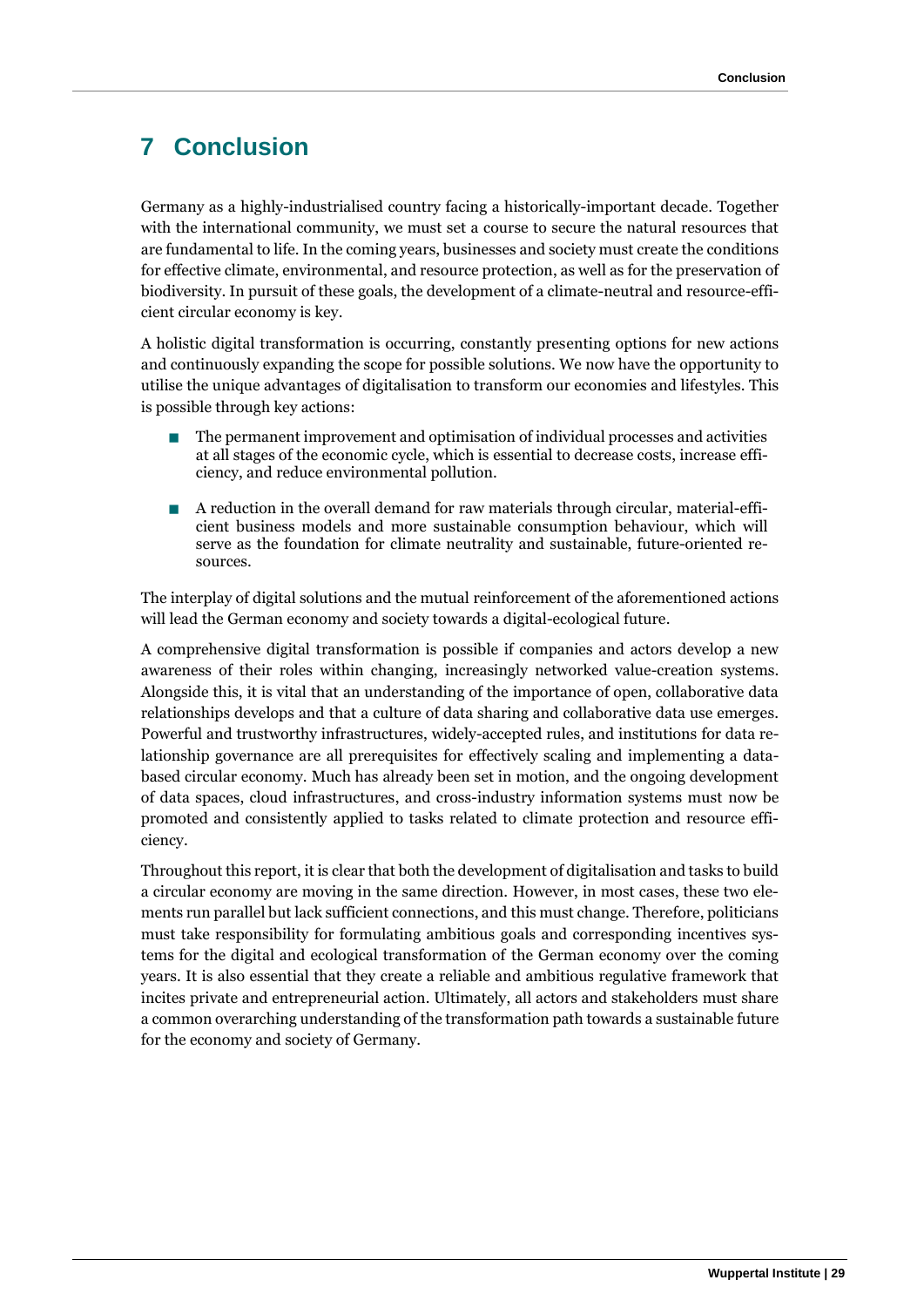# **8 Bibliography**

Arnold, R., & Liebe, A. (2018). *Digitale Wertschöpfungsnetzwerke und RAMI 4.0 im Hessischen Mittelstand*. https://www.digitalstrategie-hessen.de/mm/Studie-RAMI40\_WEB.pdf

Bahn-Walkowiak, B., Griestop, L., Gyori, G., Tauer, R., & Wilts, H. (2021). *Impulspapier: Vom Flickenteppich zur echten Kreislaufwirtschaft*. WWF, Wuppertal Institut. https://www.wwf.de/fileadmin/fm-wwf/Publikationen-PDF/Unternehmen/WWF-Impulspapier-circular-economy.pdf

Baldé, C. P., Wagner, M., Iattoni, G., & Kuehr, R. (2020). *In-depth review of the WEEE Collection Rates and Targets*. United Nations University, United Nations Institute for Training and Research. Indepth review of the WEEE Collection Rates and Targetshttps://globalewaste.org › proxy › In-depthreview-...

BCG, & WBCSD. (2018). *The new big circle: Achieving growth and business model innovation through circular economy implementation*. https://docs.wbcsd.org/2018/01/The\_new\_big\_circle.pdf

Berg, A. (2021). *Digitalisierung der Wirtschaft—Wo steht Deutschland nach zwei Jahren Pandemie?* [Präsentation]. Bitkom e.V. https://www.bitkom.org/Presse/Presseinformation/Digitalisierungsschubin-Wirtschaft-wird-Pandemie-ueberdauern

Berg, H., Bendix, P., Jansen, M., Le Blévennec, K., Bottermann, P., Magnus-Melgar, M., Pohjalainen, E., & Wahlström, M. (2021). *Unlocking the potential of Industry 4.0 to reduce the environmental impact of production*. European Environment Agency, European Topic Centre on Waste and Materials in a Green Economy. https://www.eionet.europa.eu/etcs/etc-wmge/products/unlocking-the-potential-of-industry-4-0-to-reduce-the-environmental-impact-of-production

Berg, H., Bendix, P., Nicolas, J., Wagner, J., & Günther, M. (2020). *Chancen und Risiken der Digitalisierung kritischer kommunaler Infrastrukturen* [Gutachten]. Wuppertal Institut für Klima, Umwelt, Energie; INTECUS. https://wupperinst.org/p/wi/p/s/pd/893

Bieser, J., Hintemann, R., Beucker, S., Schramm, S., & Hilty, L. (2020). *Klimaschutz durch digitale Technologien—Chancen und Risiken* [Kurzstudie]. Bitkom e.V., Borderstep Institut, Universität Zürich. https://www.bitkom.org/sites/default/files/2020-05/2020-05\_bitkom\_klimastudie\_digitalisierung.pdf

BMU. (2020a). *Deutsches Ressourceneffizienzprogramm III 2020 – 2023. Programm zur nachhaltigen Nutzung und zum Schutz der natürlichen Ressourcen.* https://www.bmu.de/download/deutsches-ressourceneffizienzprogramm-progress-iii/

BMU. (2020b). *Umweltpolitische Digitalagenda*. Bundesministerium für Umwelt, Naturschutz und nukleare Sicherheit (BMU).

Burchardt, J., Franke, K., Herhold, P., Hohaus, M., Humpert, H., Päivärinta, J., Richenhagen, E., Ritter, D., Schönberger, S., Schröder, J., Strobl, S., Tries, C., & Türpitz, A. (2021). *Klimapfade 2.0. Ein Wirtschaftsprogramm für Klima und Zukunft*. BDI, BCG. https://bdi.eu/publikation/news/klimapfade-2-0 ein-wirtschaftsprogramm-fuer-klima-und-zukunft/

Dwork, C. (2006). *Differential Privacy*. 33rd International Colloquium on Automata, Languages and Programming, part II (ICALP 2006). https://www.microsoft.com/en-us/research/wp-content/uploads/2016/02/dwork.pdf

EEA. (2017). *Circular by design—Products in the circular economy* (No 6/2017; EEA Report). European Environment Agency.

EEA. (2020). *Resource efficiency and the circular economy in Europe 2019 – even more from less; An overview of the policies, approaches and targets of 32 European countries* (EEA Report Nr. 26/2019). European Environment Agency.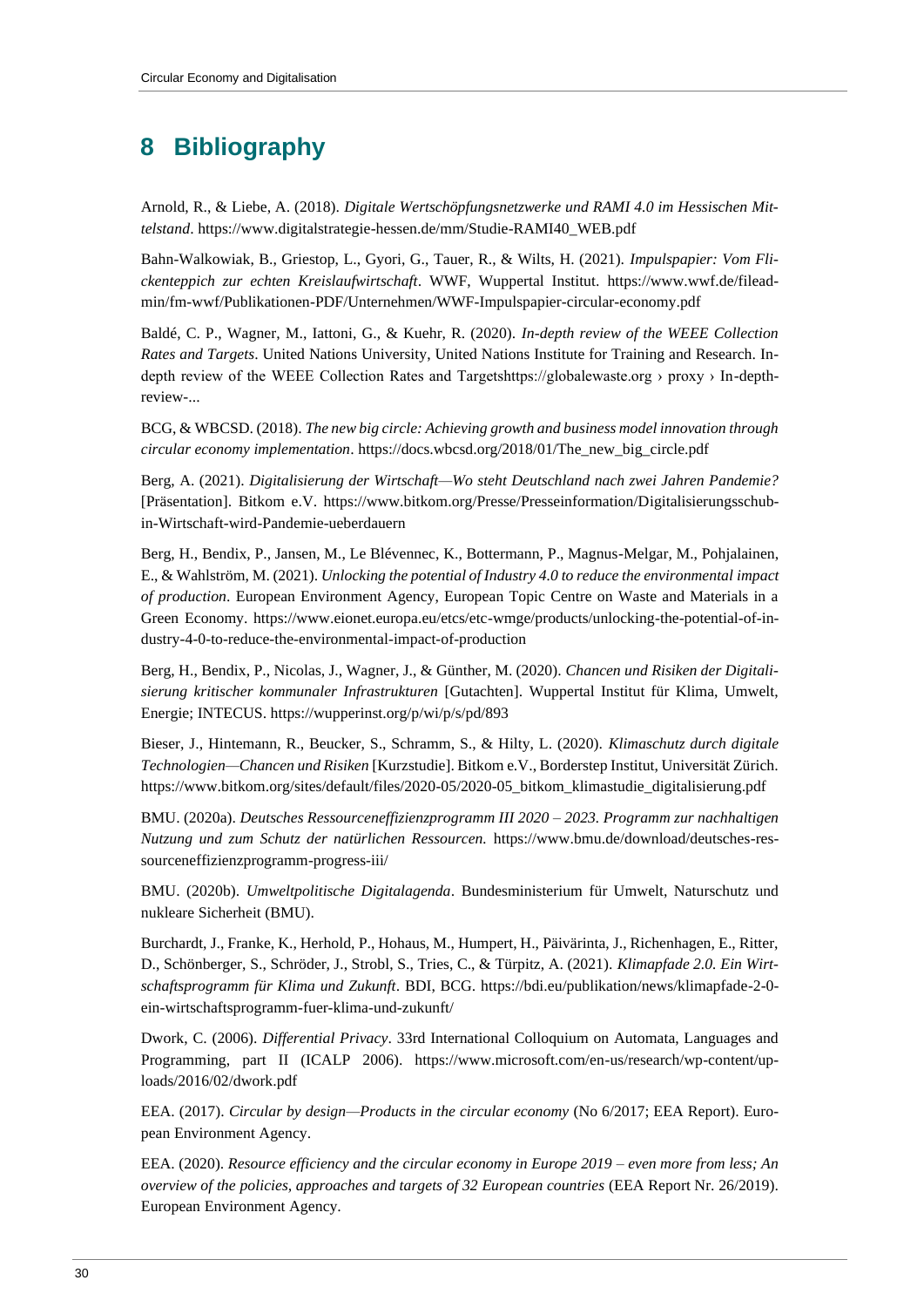Ekins, P., & Hughes, N. (2017). *Resource Efficiency: Potential and Economic Implications—A Report by the International Resource Panel* [International Resource Panel Report]. United Nations Development Programme.

Engels, B., Schaefer, T., Schleicher, C., Fritsch, M., Schmitz, E., Wiegand, R., & Arnold, R. (2021). *Digitalisierung als Enabler für Ressourceneffizienz in Unternehmen*. Institut der deutschen Wirtschaft, Bundesministerium für Wirtschaft und Energie. https://www.iwkoeln.de/studien/adriana-neligan-digitalisierung-als-enabler-fuer-ressourceneffizienz-in-unternehmen.html

EU-Recycling. (2021, Oktober). *Künstliche Intelligenz: Aus der Abfallbranche nicht mehr wegzudenken*. EU-Recycling: Umwelttechnik. https://eu-recycling.com/Archive/33048

European Commission. (2020a). *A new Circular Economy Action Plan—For a cleaner and more competitive Europe* (Communication from the Commission to the European Parliament, the Council, the European Economic and Social Committee and the Committee of the Regions COM(2020) 98 final). European Commission. https://eur-lex.europa.eu/legal-content/EN/TXT/?qid=1583933814386&uri=COM:2020:98:FIN

European Commission. (2020b). *Shaping Europe's digital future*. https://eur-lex.europa.eu/legal-content/EN/TXT/PDF/?uri=CELEX:52020DC0067&from=en

European Commission. (2021). *European Green Digital Coalition*. European Commission - Shaping Europe's Digital Future. https://digital-strategy.ec.europa.eu/en/policies/european-green-digital-coalition

European Environment Agency, EPA Network, ISPRA, & Sistema Nazionale per la Protezione dell' Ambiente. (2020). *Bellagio Declaration. Circular Economy Monitoring Principles.* https://www.isprambiente.gov.it/files2021/notizie/bellagio-declaration-final.pdf

Fischer, A., & Küper, M. (2021). *Green Public Procurement: Potenziale einer nachhaltigen Beschaffung* (IW-Policy paper). Institut der deutschen Wirtschaft. https://www.iwkoeln.de/fileadmin/user\_upload/Studien/policy\_papers/PDF/2021/IW-Policy-Paper\_2021-Green-Public-Procurement.pdf

Flemming, F., & Balthasar, D. (o. J.). *An introduction to AI in sorting technologies*. Recycling Today. https://www.recyclingtoday.com/article/an-introduction-to-ai-in-recycling-sorting-technologies/

Forti, V., Baldé, C. P., Kuehr, R., & Bel, G. (2020). *The Global E-waste Monitor 2020*. http://ewastemonitor.info/wp-content/uploads/2020/12/GEM\_2020\_def\_dec\_2020-1.pdf

Götz, T., Adisorn, T., & Tholen, L. (2021). *Der Digitale Produktpass als Politik-Konzept* (Wuppertal Report) [Kurzstudie]. Wuppertal Institut für Klima, Umwelt, Energie. https://doi.org/10.48506/opus-7694

Gröger, J., Liu, R., Stobbe, L., Druschke, J., & Richter, N. (2021). *Green Cloud Computing. Lebenszyklusbasierte Datenerhebung zu Umweltwirkungen des Cloud Computing* [Abschlussbericht]. Umweltbundesamt. https://www.umweltbundesamt.de/publikationen/green-cloud-computing

Hayes, J. (2021, September 15). *AI-driven robotics key to recycling's challenges*. Enginnering & Technology. https://eandt.theiet.org/content/articles/2021/09/ai-driven-robotics-key-to-recycling-s-challenges/

Hintemann, R., Hinterholzer, S., & Clausen, J. (2020a). *Rechenzentren in Europa—Chancen für eine nachhaltige Digitalisierung Teil 1*. eco. https://www.eco.de/wp-content/uploads/2020/05/eco-studie\_rechenzentren-in-europa\_chancen-fuer-eine-nachhaltige-digitalisierung\_teil1-1.pdf

Hintemann, R., Hinterholzer, S., & Clausen, J. (2020b). *Rechenzentren in Europa—Chancen für eine nachhaltige Digitalisierung Teil 2*. eco. https://www.eco.de/wp-content/uploads/dlm\_uploads/2020/11/di\_studie\_rechenzentren\_teil2\_201110.pdf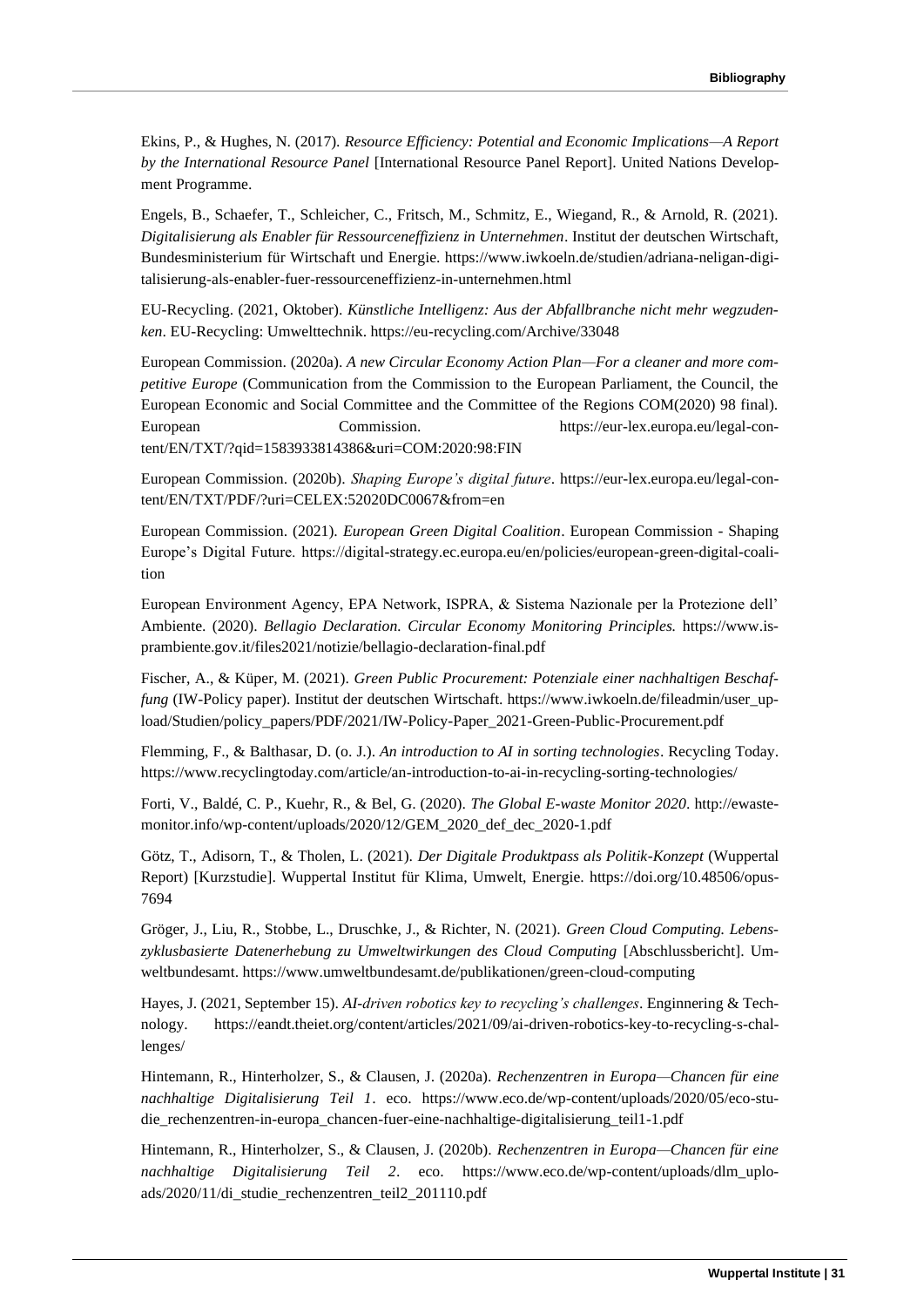Kadner, S., Kobus, J., Stuchtey, M. R., & Weber, T. (2021). *Circular Economy Roadmap für Deutschland*. Circular Economy Initiative Deutschland, Systemiq, acatech. https://www.acatech.de/publikation/circular-economy-roadmap-fuer-deutschland/

Köhler, A. R., Gröger, J., & Liu, R. (2018). *Energie- und Ressourcenverbräuche der Digitalisierung* [Kurzgutachten]. Öko-Institut e.V. https://www.wbgu.de/fileadmin/user\_upload/wbgu/publikationen/hauptgutachten/hg2019/pdf/Expertise\_Oekoinstitut.pdf

Kopp, M., Cobbing, M., & Wohlgemuth, V. (2021). *Freiwillige Selbstverpflichtung—Ein Mode-Märchen über grüne Fast-Fashion*. Greenpeace. https://www.greenpeace.de/publikationen/20211122 greenpeace-detox-mode-maerchen-pt1.pdf

Kristoffersen, E., Blomsma, F., Mikalef, P., & Li, J. (2020). The smart circular economy: A digitalenabled circular strategies framework for manufacturing companies. *Journal of Business Research*, *120*, 241–261. https://doi.org/10.1016/j.jbusres.2020.07.044

Lindner, C., Schmitt, J., & Hein, J. (2020). *Stoffstrombild Kunststoffe in Deutschland 2019*. Conversio Market & Strategy. https://www.bkv-gmbh.de/studien/studie-stoffstrombild-kunststoffe-in-deutschland-2019-conversio.html

Masanet, E., Shehabi, A., Lei, N., Smith, S., & Koomey, J. (2020). Recalibrating global data center energy-use estimates. *Science*. https://doi.org/10.1126/science.aba3758

Material Economics. (2018). *The Circular Economy: A powerful force for climate change*. https://materialeconomics.com/publications/the-circular-economy-a-powerful-force-for-climate-mitigation-1

Müller, F., Kohlmeyer, R., Krüger, F., Kosmol, J., Krause, S., Dorer, C., & Röhreich, M. (2020). *Leitsätze einer Kreislaufwirtschaft*. Umweltbundesamt. https://www.umweltbundesamt.de/sites/default/files/medien/1410/publikationen/2020\_04\_27\_leitlinie\_kreislaufwirtschaft\_bf.pdf

Piel, Seebeck, Schmidt, Eikelmann, Trabandt, Möllmann, & Giern. (2018). *Mobile IT-Systeme. Technische Übersicht und Standards.* BDE Bundesverband der Deutschen Entsorgungs-, Wasser- und Rohstoffwirtschaft e.V. https://www.bde.de/search/?user\_login&backto=/presse/bde-direkt-162018/&q=Mobile%20IT%20Systeme

Plattform Industrie 4.0. (2020). *Nachhaltige Produktion: Mit Industrie 4.0 die Ökologische Transformation aktiv gestalten*. Bundesministerium für Wirtschaft und Energie. https://www.bmwi.de/Redaktion/DE/Publikationen/Industrie/industrie-4-0-nachhaltige-produktion.pdf?\_\_blob=publication-File&v=10

Plattform Industrie 4.0. (2021). *Industrie 4.0 und Nachhaltigkeit* [Thesenpapier]. Bundesministerium für Wirtschaft und Energie. https://www.plattform-i40.de/IP/Redaktion/DE/Downloads/Publikation/Thesen-Nachhaltigkeit-Geschaeftsmodelle.pdf?\_\_blob=publicationFile&v=5

Ramesohl, S., Gunnemann, A., & Berg, H. (2021). *Digitalisierung gestalten—Transformation zur Nachhaltigkeit ermöglichen*. Wuppertal Institut für Klima, Umwelt, Energie; Huawei. https://epub.wupperinst.org/frontdoor/index/index/docId/7869

RECYCLING magazin. (2019, Juni 30). *Mit KI erfolgreich gegen Müllberge*. https://www.recyclingmagazin.de/2019/06/30/mit-ki-erfolgreich-gegen-muellberge/

Schebek, L., Campitelli, A., Fischer, J., Abele, E., Bauerdick, C., Anderl, R., Haag, S., Sauer, A., Mandel, J., Lucke, D., Bogdanov, I., Nuffer, A.-K., Steinhilper, R., Böhner, J., Lothes, G., Schock, C., Zühlke, D., Plociennik, C., & Bergweiler, S. (o.J.). *Ressourceneffizienz durch Industrie 4.0—Potenziale für KMU des verarbeitenden Gewerbes* (S. 06.2021). VDI Zentrum Ressourceneffizienz. https://www.ressource-deutschland.de/fileadmin/Redaktion/Bilder/Newsroom/Studie\_Ressourceneffizienz\_durch\_Industrie\_4.0.pdf

Schwilling, T., Schulze, I., Wilts, H., & Du Bois, P. (2021). *Circular Economy 2021. Secondhand in*